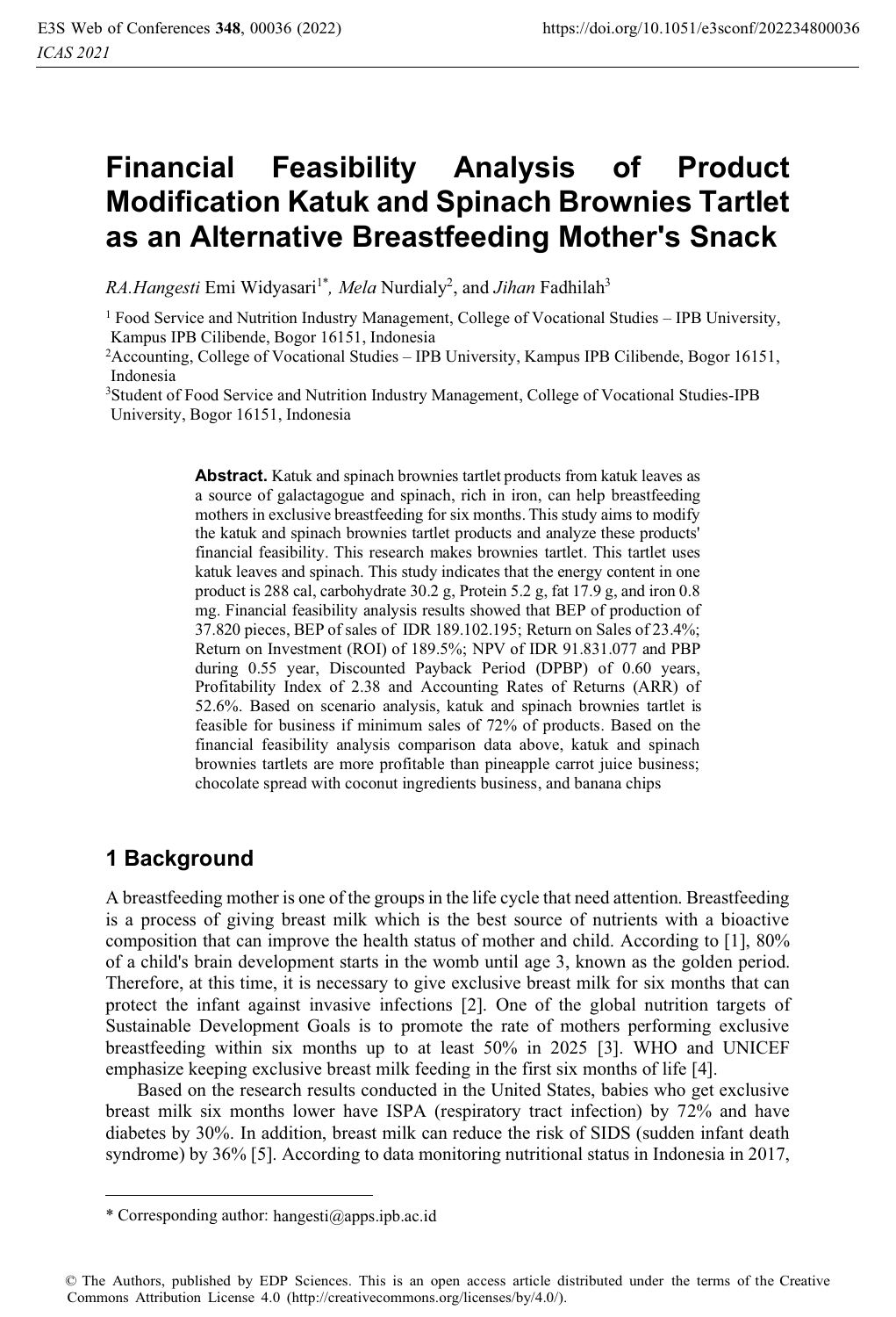the scope of exclusive breastfeeding for the first six months by a mother to her baby is still low. 65% of babies are not exclusively breastfed for six months at birth. This figure is quite far from the target of exclusive breast milk coverage in 2019 set by WHO or the Ministry of Health, 80% [6]. One of the most common factors associated with the failure of exclusive breastfeeding practices is that the breast milk factor has not come out in the first week after birth [7].

 The use of galactagogue is one way to increase the secretion and production of breast milk. Developing local food crops that function as galactagogue can be one strategy to overcome the failure of exclusive breastfeeding due to the low secretion and production of breast milk.

 Katuk and spinach brownies tartlet is a modified product development of brownies tartlet. In general serves as a sweet snack (dessert) that is currently popular as an alternative snack for breastfeeding mothers—fortifying local foodstuffs in this product by adding katuk leaves and spinach. Katuk leaves *(Sauropus androgynous*) have been known in traditional medicine in South and Southeast Asia as a breast milk-enhancing drug because it contains galactagogue compounds to help stimulate, maintain or increase breast milk production**.** In addition, Spinach *(Amaranthus Viridis)* is a superfood that contains many nutrients, so it to refer to as the king of vegetables.

 This research aims to modify katuk and spinach brownies tartlet products as an alternative snack for breastfeeding mothers. While the main objective is to calculate the energy and nutritional content of the product and analyze the business and production cost of katuk and spinach tartlet brownies.

## **2 Literature Review**

#### **2.1 Tartlet**

Tart derived from French can be translated as pie or tart or any baked dish filled with something sweet or savory such as custard or pastry cream and then decorated on the top (topping). A tart is a form of rigid pastry, thick filling that does not overflow [8]. The main ingredients of tart from wheat flour and eggs. Tartlet refers to a mini tart that has a thickness of less than 1 inch (2.5 cm) made according to individual portions. In general, this food is a dessert. There are many types of tarts, with popular varieties including Tart Treacle, Tart Meringue, Tart Tatin, and Tart Bakewell.

#### **2.2 Brownies**

Brownies are one of the most popular cake-based wheat flour, a chocolate cake with attractive colors, a delicious aroma, and a less-fluffy texture [9]. The recipes of brownies first appeared In the book Home Cookery called Service Club Book in 1904. Brownies are initially chocolate cakes that fail because the texture does not expand and is slightly wet on the inside, unlike cakes in general that are soft and porous. But in reality, brownies turned out to be well received by consumers.

## **2.3 Katuk leaf** *(Sauropus androgynus)*

One of the traditional medicinal plants in Indonesia that facilitates breastfeeding is katuk. *Sauropus androgynus* is known as cekur manis (Malaysia), Pak-Wanban (Thailand), rou ngot (Vietnam), or a multivitamin plant (India). Katuk leaf contains galactagogue that can stimulate the mother's breast milk gland by increasing the mammary's secretion cells [10]. A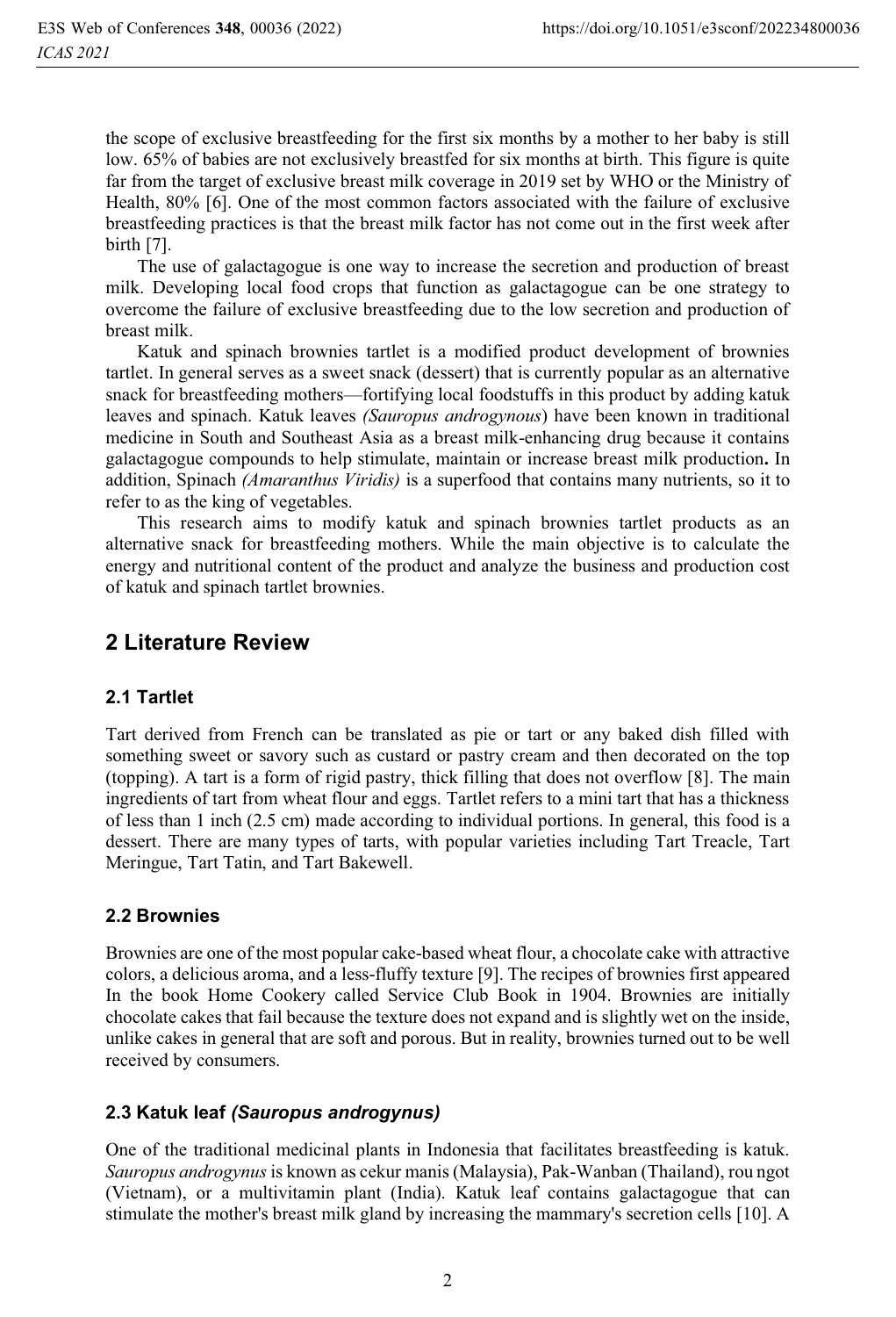mother commonly consumes galactagogue after birth. A regular or delayed production occurs in this stage since progesterone decreases sharply after placenta removal as prolactin, cortisol, and insulin levels increase [11]. Breast milk production increases because katuk leaves contain alkaloids and sterol [12]. Based on the table of List Food Composition, every 100 g of katuk leaves have of 59 cal energy, protein 4.8 g, fat 1 g, carbohydrate 11 g, calcium 204 mg, phosphor 83 mg, iron 2.7 mg, vitamin A 103,705 SI, vitamin D 0.1 mg, vitamin C 239 mg, and water 81 g. Recent studies indicated that katuk, a traditional medicinal plant to facilitate breastfeeding, proved beneficial as an antioxidant. The leaves are an antioxidant because they contain vitamin C. Vitamin C in katuk leaves is relatively high, approximately 85.65% 92.43 to 92.18 mg / 100g [13]. They were consuming katuk leaf extract equivalent to 2 g of simplistic in capsule form based on research. A dose of 2x1 for 15 days can increase breast milk production in breastfeeding mothers [14].

### **2.4 Spinach** *(Amaranthus Viridis)*

Spinach belongs to the Chenopodiaceae family (also known as goosefoot), a family of nutritional powerhouses including beets, chard, and quinoa. People have used spinach in various cultures throughout history, notably in the Mediterranean, Middle-Eastern, and South-East-Asian cuisines. It is cheap and easy to prepare [15]. Spinach is a type of leaf vegetable that is much in demand by the community. According to data obtained at ADS (Agribusiness Development Station), there is a trend of spinach demand that has increased every year since 2013. Based on World Healthiest's Food Ratting results, spinach is a green vegetable rich in various nutrients, especially iron (Fe), which is good to consume for breastfeeding mothers. The recommended iron adequacy rate for breastfeeding mothers per day is 18 mg [16]. Based on the table of List Food Composition that in every 100 g, raw spinach contains 36 cal energy, protein 3.5 g, fat 0.5 g, carbohydrate 6.5 g, calcium 267 mg, phosphor 67 mg, iron 3.9 mg, vitamin A 6090 SI, vitamin B1 0.08 mg, vitamin C 80 mg, and water 80.9 g.

#### **2.5 Breastfeeding Mother**

During breastfeeding, a mother needs additional energy to improve the quality and quantity of breast milk. The calculation of energy need of breastfeeding mother using the Harrist Benedict method results was obtained plus 500 kcal for the first six months and 550 kcal for the second 6 months. Based on [16], the average energy need of adult women is 2000 cal, so the energy need of a breastfeeding mother is about 2500-2550 cal per day. The macronutrients of breastfeeding mothers are carbohydrates 60-70% of the energy, protein 12- 15%, fat 15-25%, and enough vitamins and minerals, especially Fe. The secretion of breast milk averages 800-850 ml per day and contains 60-65 kcal, protein 1-1.2 g, and fat 2.5-3.5 g every 100 ml. These substances are from the mother's body, and a daily food supply can replace them [17]. According to WHO and FAO, the recommended iron for breastfeeding mothers is 10-30 mg/day [18]. Exclusive breastfeeding for up to 6 months without iron supplementation may compromise the hematologic status of children [19]. Snacking for breastfeeding mothers can improve the quality and quantity of breast milk [20]. The snack needed by breastfeeding mothers takes 15%-20% of the energy required a day or about 375 cal-500 cal. If the mother lacks the mother's energy and nutritional need, apart from the quality of breast milk and maternal health is disturbed, it will affect the period for the mother to produce breast milk.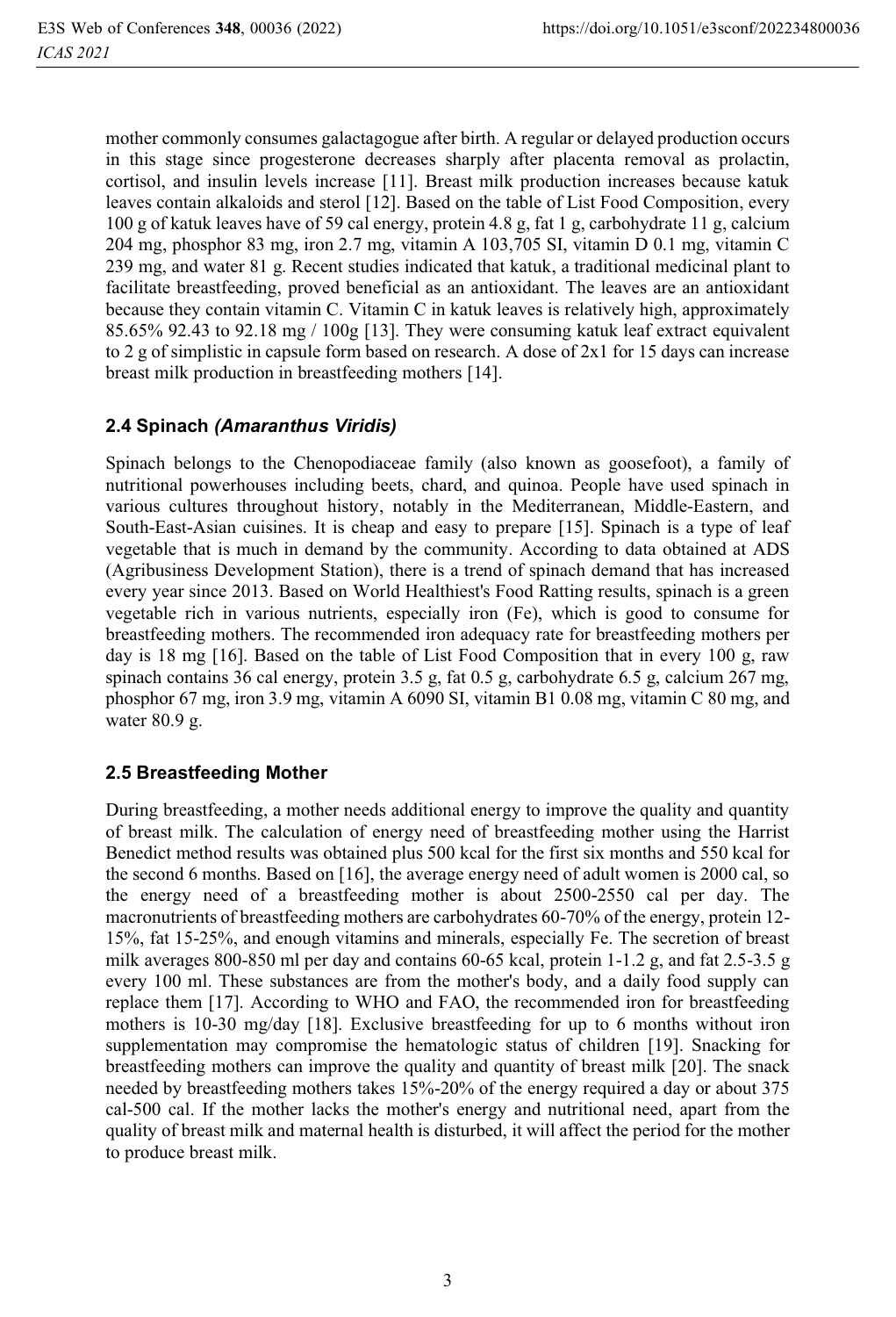#### **2.6 Financial Feasibility**

According to Investopedia [21], financial analysis is a process to evaluate businesses, projects, budgets, and other finance-related transactions to determine their performance and suitability. Financial feasibility assessment using capital budgeting analyses changes with long-term effects that vary over time [22]. There are several techniques available to analyze to evaluate the feasibility of a business by considering the time value of money, risk, and rate of return on investment. Return on Investment (ROI) is one of the most popular performance measurement and evaluation metrics used in business analysis. The project's feasibility depends on analyzing the cash flows generated by the project and its costs. The analyst can use capital budgeting methods such as Payback Period, Net Present Values, Internal Rates of Returns, Accounting Rates of Returns, and Profitability Index to evaluate the financial feasibility [23]. The analytical techniques to determine and predict risk and influence are sensitivity analysis and scenario analysis [24]. Scenario analysis is a behavioral technique that uses multiple potential alternate results to assess the variability of the measured return by NPV when asking what-if questions [25], [26]. The commonly used scenario approach to estimate NPV is along with pessimistic (worst), most likely (base), and optimistic (best) cash inflow estimates [25], [26], [27].

## **3 Research Method**

#### **3.1 Time and Place Observation**

The research was conducted on June 8, 2021, aiming to work from home during the pandemic in Subang West Java.

## **3.2 Type and How to Retrieval Data**

Type and how to retrieve data in table 1 as below**:** 

| N <sub>0</sub> | Data                            | <b>Type of Data</b> | <b>Method of Retrieval Data</b>                                         |
|----------------|---------------------------------|---------------------|-------------------------------------------------------------------------|
| 1.             | Literature                      | Secondary           | Via the internet                                                        |
| 2.             | Production<br>process           | Primary             | Active participation by preparing the<br>need for tools and ingredients |
| 3.             | Energy content<br>and nutrients | Secondary           | Via table of list food composition                                      |
| 4.             | Production cost                 | Primary             | Analysis directly                                                       |

**Table 1** Type and how to retrieve data

#### **3.3 Need of Tools**

The need for tools for users to make katuk and spinach brownies tartlet is in table 2 as below:

**Table 2** Need of tools Source of primary data 2021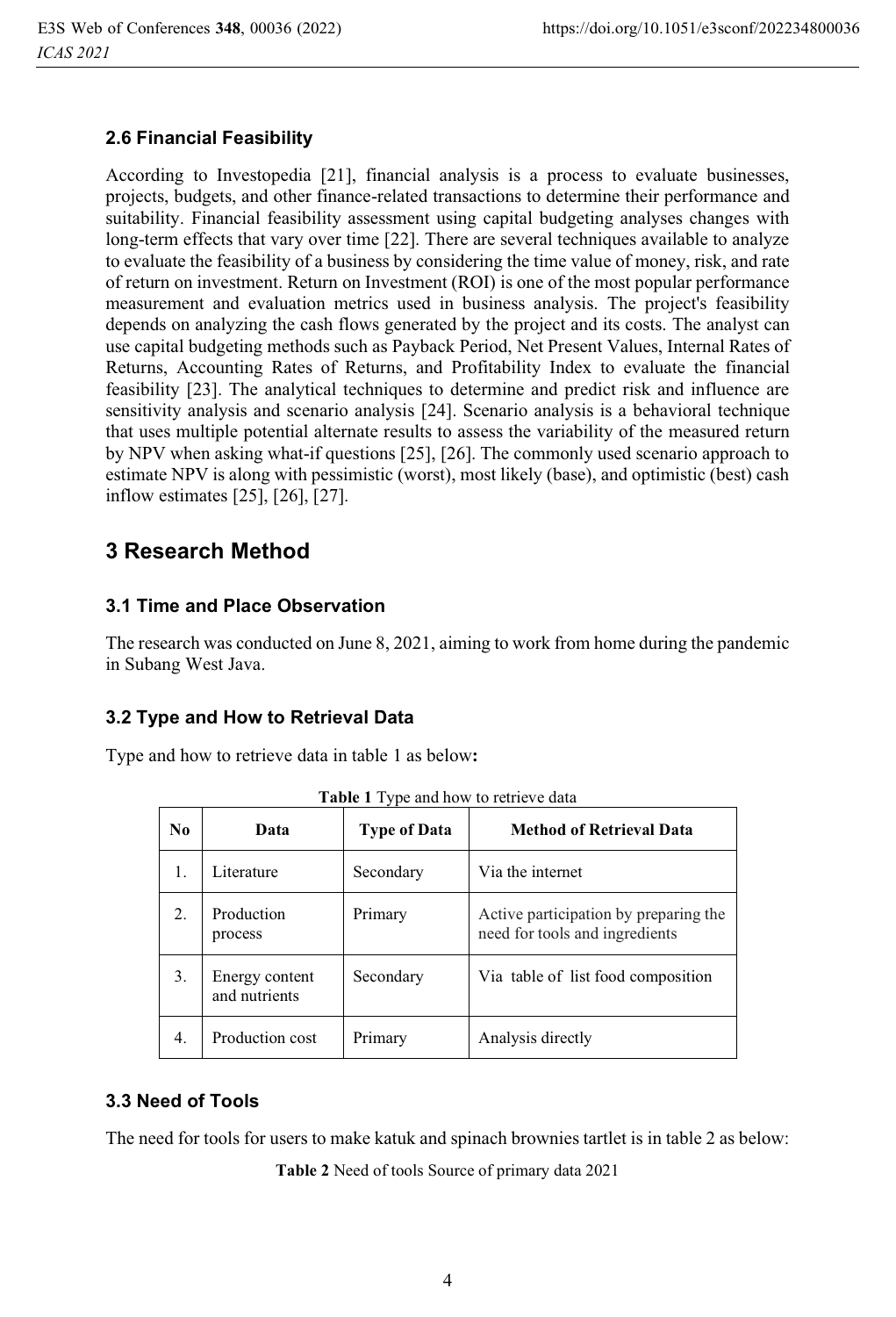| <b>Name of Tool</b>      | Specification    | <b>Amount</b>  |  |  |
|--------------------------|------------------|----------------|--|--|
| <b>Preparation Tool</b>  |                  |                |  |  |
| Big bowl                 | Porcelain        | $\overline{2}$ |  |  |
| Spatula                  | Plastic          | 1              |  |  |
| Small sieve              | <b>Stainless</b> | 1              |  |  |
| Side plate               | Porcelain        | 3              |  |  |
| Tartlet mold             | <b>Stainless</b> | 15             |  |  |
| Paintbrush               | Wood             | 1              |  |  |
| Scale                    | Plastic          | 1              |  |  |
| Fork                     | <b>Stainless</b> | 1              |  |  |
| Knife                    | <b>Stainless</b> | 1              |  |  |
| <b>Processing Tool</b>   |                  |                |  |  |
| Mixer                    | <b>Stainless</b> | 1              |  |  |
| Oven                     | <b>Stainless</b> | 1              |  |  |
| Flat baking sheet        | <b>Stainless</b> | 1              |  |  |
| Balon whisk              | <b>Stainless</b> | 1              |  |  |
| <b>Presentation Tool</b> |                  |                |  |  |
| Cake cup                 | Paper            | 15             |  |  |
| Small mica               | Plastic          | 15             |  |  |

## **3.4 Need of Ingredients**

Need of Ingredients for used to make katuk and spinach brownies tartlet is in table 3 as below:

| Ingredients                | Unit Price (Rp) | <b>Size</b> | <b>Total Price (Rp)</b> |
|----------------------------|-----------------|-------------|-------------------------|
| Spinach                    | $3,000$ /tie    | 35g         | 1,500                   |
| Katuk leaves               | $2,500$ /tie    | 25 g        | 625                     |
| Low protein wheat flour    | $8,000$ /kg     | 200 g       | 1,600                   |
| Medium protein wheat flour | $10,000$ /kg    | 100 g       | 1,000                   |
| Yolk                       | $2,000$ / egg   | 2 eggs      | 4,000                   |

**Table 3** Need of ingredients Source of primary data 2021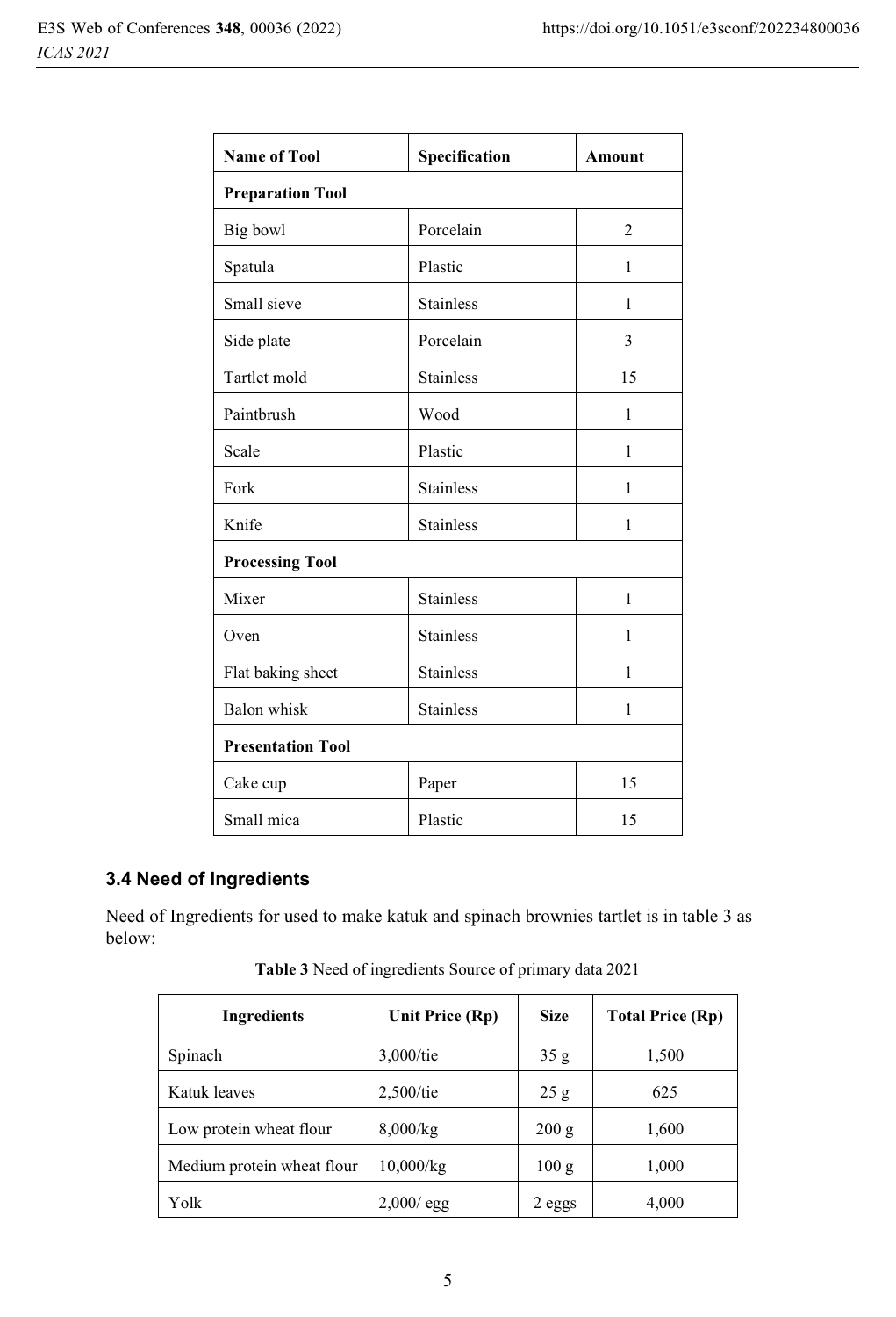| Egg                | $2,000/\text{egg}$                 | 1 egg | 2,000  |
|--------------------|------------------------------------|-------|--------|
| Sugar              | 13,000/kg                          | 130 g | 1,690  |
| Margarine          | 5,500/sachet 250 g                 | 150 g | 3,300  |
| Milk powder        | $2,500$ /sachet 27 g               | 27 g  | 2,500  |
| White chocolate    | $12,500/\text{stem }250 \text{ g}$ | 150 g | 7,500  |
| Cooking oil        | 13,000/kg                          | 40 g  | 520    |
| Almond             | 12,500/1/4ons                      | 15g   | 3,750  |
| <b>Total Price</b> |                                    |       | 29,985 |

#### **3.5 The Flow of Production Process Plan**

Based on figure 1, the flow of production process plan katuk and spinach brownies tartlet starting from the procurement of foodstuffs to serving. The total time needed in the production process flow is 2 hours over 25 minutes.



 **Fig. 1.** The flow of the production process plan

#### **3.6 Financial Analysis**

This research was quantitative descriptive. The data was collected in the form of primary data and secondary data. Primary data was obtained by observation and interviews. At the same time, secondary data was obtained from various kinds of literature. The data analysis method used was an analysis of financial feasibility. Financial feasibility is an analytical tool to evaluate an investment's economic viability. Financial feasibility is a tool for examining the financial decision has expected return and risk [28]. This study will assess the financial feasibility of the Katuk and spinach brownies tartlet business based on the investment criteria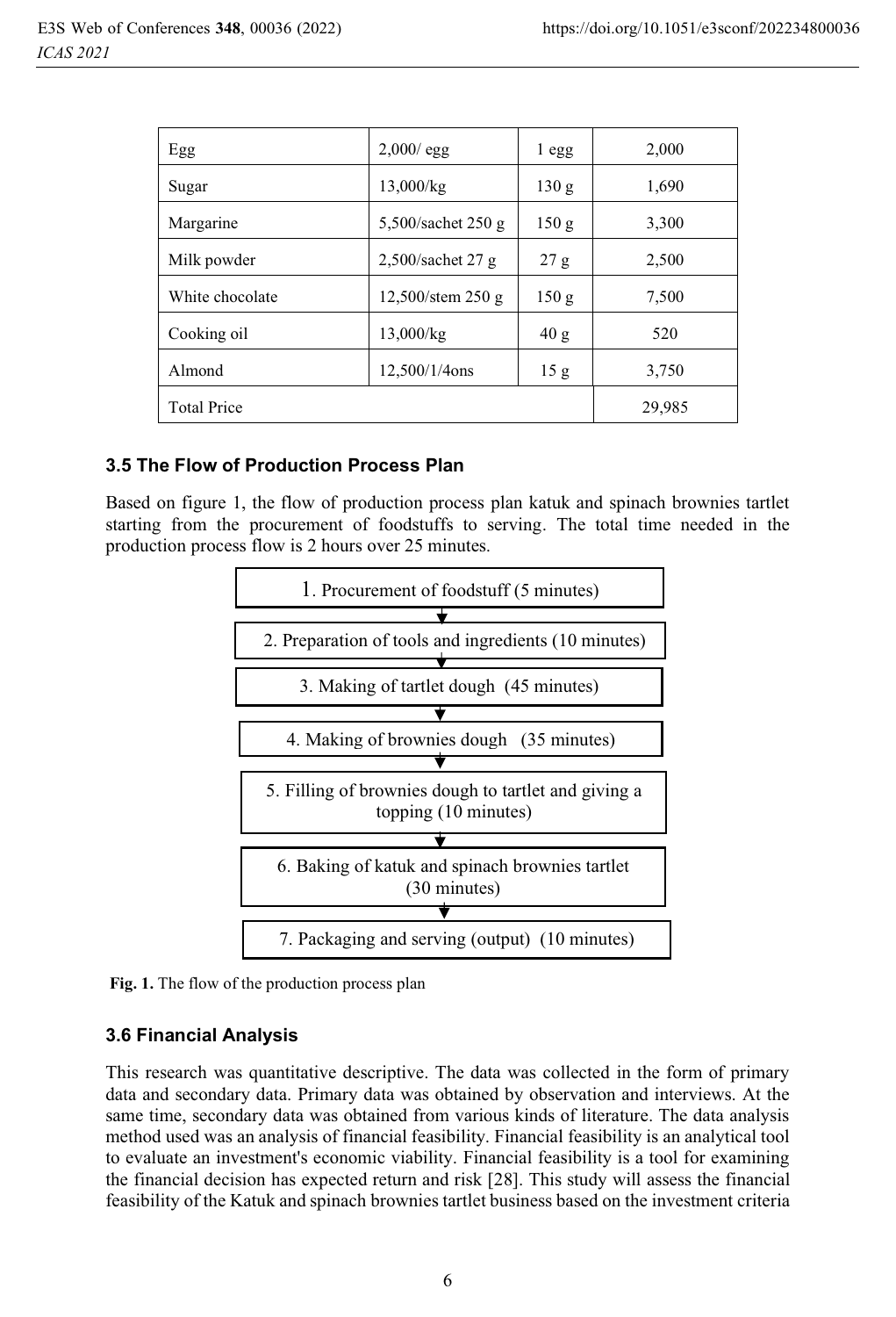of Break-Even Point (BEP), Return on Investment ROI), Net Present Value (NPV), Internal Rate of Return (IRR), Payback Period (PBP), Discounted Payback Period (DPBP), Profitability Index and Accounting Rates of Returns (ARR). The results of the financial feasibility analysis will provide information on whether this business is feasible or not to be undertaken. The data analysis divide into four steps.

The first step is to construct pro forma financial statements, consisting of each account assumption determined and transformed into pro forma financial statements. To calculate depreciation by using the straight-line method. The second step is to calculate Break-Even Point (BEP). The third step is to conduct the feasibility analysis using Return on Investment (ROI), NPV, IRR, Payback period, Discounted Payback Period (DPBP), Profitability Index, and Accounting Rates of Returns (ARR). The fourth step is to perform the risk assessment. Although the project can evaluate in step 3 based on its feasibility, we need to consider the risk to deal with the assumptions' uncertainty. The sensitivity analysis calculates risk assessment by changing the variable input by creating five scenarios.

## **4 Result and Discussion**

## **4.1 Description of Katuk and Spinach Brownies Tartlet Product**

*Katuk and spinach brownies tartlet* is a form of modified product development by changing the appearance, color, taste, texture, and aroma and adding energy and nutrients to brownies tartlet. This product is as a dessert. The processing technique is baking. The way of serving is before processing in the form of one piece with a natural weight of 30 g while the ripe weight is 27 g. This product is an alternative snack for breastfeeding mothers because it uses an additional 25 g of katuk leaves and 35 g of spinach. Based on the research [29], this is reinforced by 50 panelists of breastfeeding mothers who were given katuk biscuits as much as 4 g/day for 42 days showed that giving katuk biscuits helped increase breast milk production and supported the achievement of exclusive breastfeeding weight loss < 8%. The characteristic of katuk and spinach brownies tartlet is in table 4 as below:

| <b>Characteristic</b> | <b>Katuk and Spinach Brownies Tartlet</b> |
|-----------------------|-------------------------------------------|
| Appearance            |                                           |
| Colour                | Yellow has a green spot                   |
| Taste                 | Sweet, savory                             |
| Aroma                 | The smell of cake and vegetable           |
| Texture               | Crunchy (tartlet), less-fluffy (brownies) |

**Table 4** Characteristic of product Source of primary data 2021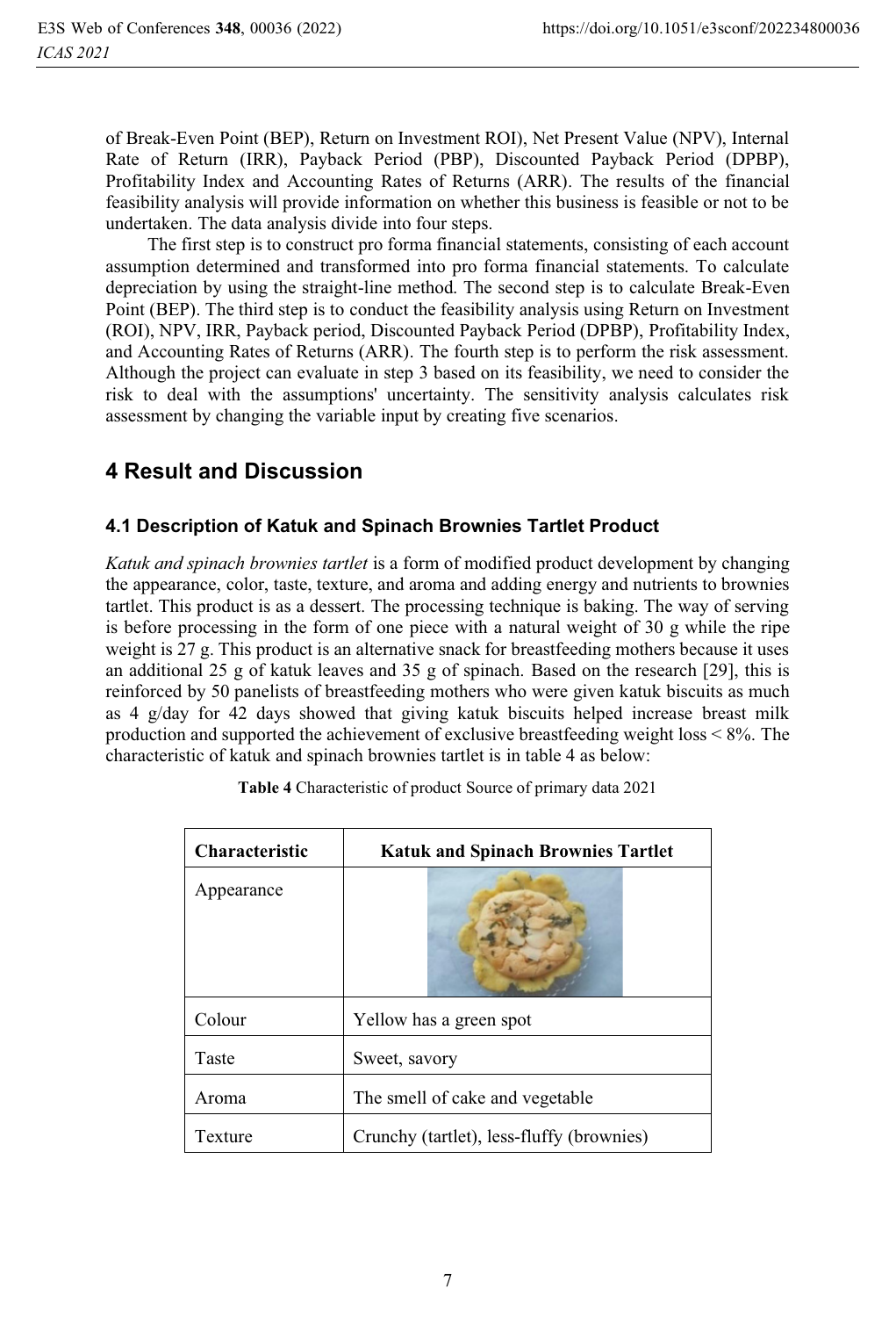### **4.2 The Superior Value of Katuk and Spinach Brownies Tartlet**

The Superior value of katuk and spinach brownies tartlet products are :

- a. Developing snacks for breastfeeding mothers tare hat rare in society
- b. The popular dessert that can improve mood and provide satiety when consuming
- c. As an idea of utilizing local ingredients at economical prices that can create more interesting products
- d. Using the katuk leaves serves as a galactagogue, and spinach is rich in iron good for breastfeeding mothers.
- e. One of the products contains energy that can fulfill the needs of a daily snack for breastfeeding mothers.
- f. It has a long shelf life, can last for two weeks if stored in the refrigerator at  $5^{\circ}$  C -10 ° C and one week in an airtight jar at 25 ° C

#### **4.3 Production Process**

Standard operating procedures for katuk and spinach brownies tartlet production start from the procurement of foodstuffs to the presentation of dishes. The production process of katuk and spinach brownies tartlet is as follows :

a. Based on figure 2, Procuring of foodstuff takes about 5 minutes. This process includes the entire preparation and selection of ingredients needed and selected strictly in quality, size, freshness, and legal completeness, so the products produced to follow the quality standards determined. The purchase of ingredients once when going through the production process (conventional production system). Foodstuff consists of dry ingredients and wet ingredients.



**Fig. 2.** Procuring of foodstuff.

b. Based on figure 3, Preparing tools and ingredients takes about 10 minutes. This process consists of washing the ingredients and weighing the ingredients according to the structured recipe and the amount produced.



**Fig. 3.** Preparing of tools and ingredients

c. After the preparation process, the next is chopping katuk leaves and spinach. It takes about 5 minutes, so the following results are :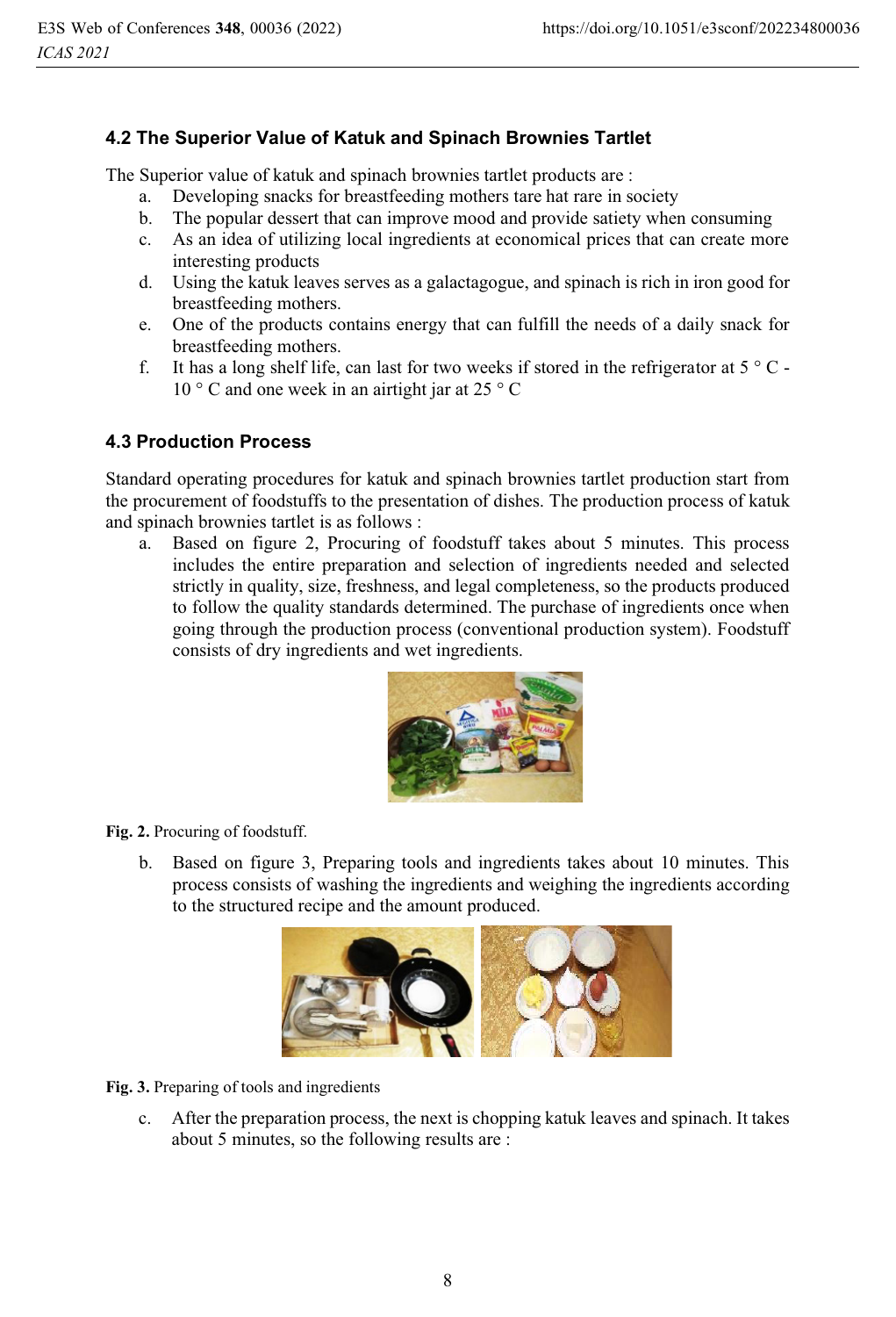

**Fig. 4.** The result of chopped leaves katuk and spinach

d. Based on figure 5, making tartlet takes about 45 minutes, including dough, printing dough, and baking dough



#### **Fig. 5.** Tartlet

e. Based on figure 6, making brownies takes about 35 minutes. First, beat the sugar and eggs until dissolved and cool. After that, mix the melted chocolate, oil, margarine, and additional wheat flour and milk powder.



#### **Fig. 6.** Brownies

f. Based on figure 7, the following process is filling brownies dough into a tartlet and giving a topping of chopped spinach and almonds that takes 5 minutes.



- **Fig. 7.** Filling of brownies dough to tartlet and giving a topping
	- g. Based on figure 8, the process of baking *katuk and spinach brownies tartlet* in the oven with a temperature of 150ºC for 30 minutes until ripe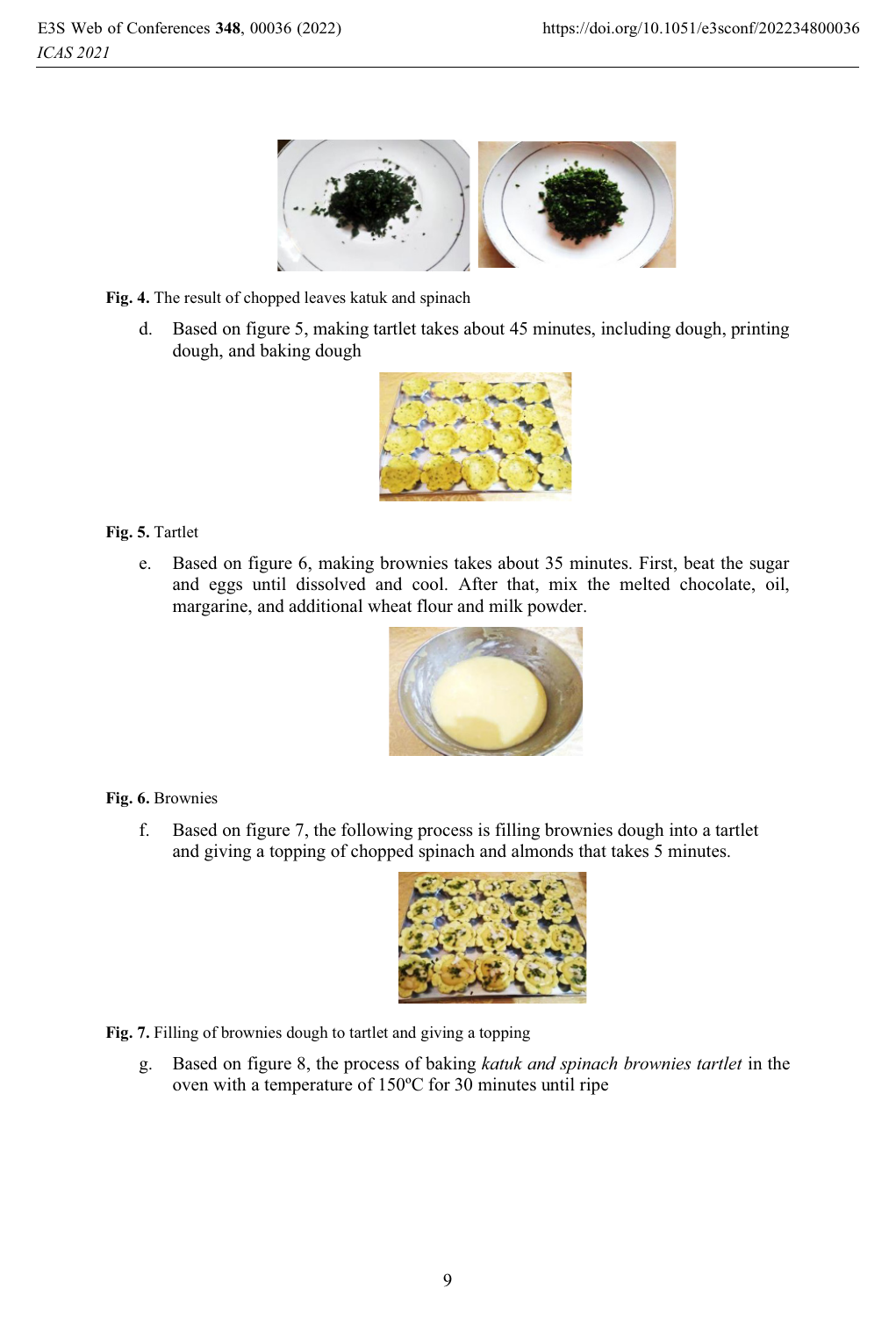

**Fig. 8.** Process of baking

h. Based on figure 9, the process of packaging takes 5 minutes. Packaging of katuk and spinach tartlet brownies product use plastic mica size 6x and paper cake cup with a diameter of 4 cm with the following result.



**Fig. 9.** Serving (output)

## **4.4 The Energy and Nutrient Content**

Based on the table, the method of calculating the nutritional value of the product can be seen from the table of the Food Ingredients List or now known as the Indonesian Food Ingredients Table. The energy and nutrient content of katuk and spinach tartlet brownies in 1 recipe (15 pieces) contains the energy of 4,324 cal, 77.9 g of protein, 268 g of fat, and 453.4 g of carbohydrate. In comparison, one part of the product contains the energy of 288 cal, 5.2 g of protein, 17.9 g of fat, 30.2 g of carbohydrate, and 0.8 mg of iron.

|  | Table 5 The energy and nutrient content |
|--|-----------------------------------------|
|--|-----------------------------------------|

| N <sub>0</sub> | Name of                      | Weight | <b>Energy</b> | P    | L     | KH    | Fe   |
|----------------|------------------------------|--------|---------------|------|-------|-------|------|
|                | ingredient                   | (g)    | (Cal)         | (g)  | (g)   | (g)   | (mg) |
| 1.             | Spinach                      | 35     | 13            | 1,2  | 0,2   | 2,3   | 1,4  |
| 2.             | Katuk leaves                 | 25     | 15            | 1,2  | 0,3   | 2,8   | 0,7  |
| 3.             | Wheat flour                  | 300    | 1,095         | 26,7 | 3.9   | 231,9 | 3,6  |
| 4.             | Yolk                         | 110    | 397           | 17,9 | 35,0  | 0,8   | 0,9  |
| 5.             | Egg                          | 55     | 89            | 7,0  | 6,3   | 0,4   | 1,5  |
| 6.             | Sugar                        | 130    | 473           |      |       | 122   | 0,1  |
| 7.             | Margarine                    | 150    | 1,080         | 0,9  | 121,5 | 0,6   |      |
| 8.             | Powder milk                  | 27     | 137           | 6,6  | 0,1   | 9,8   | 0,2  |
| 9.             | White chocolate              | 150    | 572           | 13,5 | 52,5  | 80,4  | 3,0  |
| 10             | Cooking oil                  | 40     | 361           |      | 40.0  |       |      |
| 11.            | Almond                       | 15     | 92            | 2,9  | 8,2   | 2,4   | 0,5  |
|                | Total one recipe (15 pieces) |        | 4,324         | 77,9 | 268   | 453,4 | 11,9 |
|                | Total one piece              |        | 288           | 5,2  | 17,9  | 30,2  | 0,8  |

| Source of primary data 2021 |
|-----------------------------|
|-----------------------------|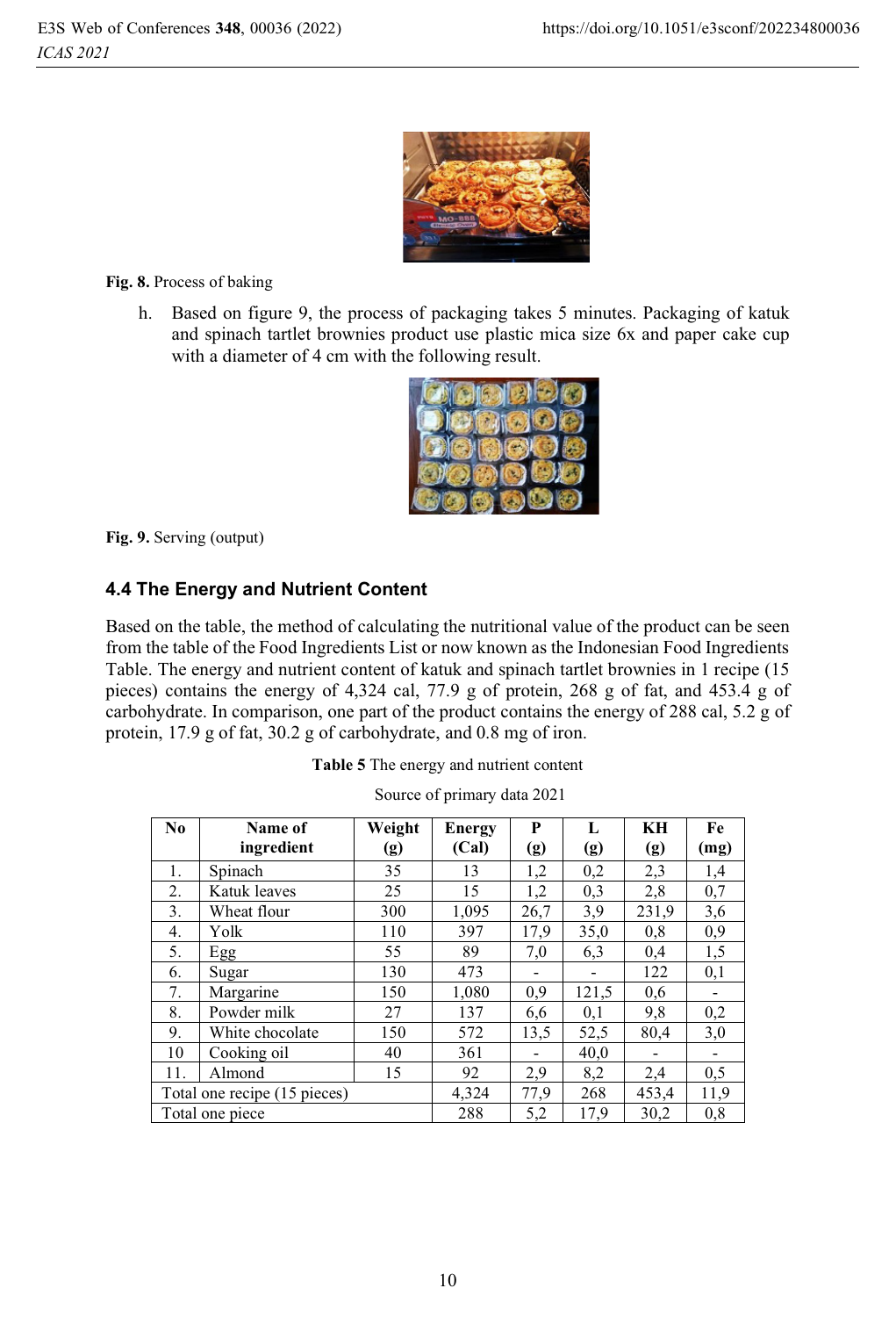#### **4.5 Energy Contribution**

Based on table 6, katuk and spinach brownies tartlet in one serving contribute energy by 11.5% to the needs of nursing mothers < six months and by 11.3% contribute energy to the needs of nursing mothers  $\geq$  six months. Consumption a day is enough. One product already fulfills the energy need of a breastfeeding mother's snack (15%)

**Table 6** Energy contribution

| Source of primary data 2021 |  |  |
|-----------------------------|--|--|
|-----------------------------|--|--|

| <b>Category of Breastfeeding Mother</b> | AKE<br>(Cal) | <b>Energy Contribution</b><br>(%) |
|-----------------------------------------|--------------|-----------------------------------|
| Breastfeeding mother $\leq$ six months  | 2500         | 11.5                              |
| Breastfeeding mother $\geq$ six months  | 2550         | 11.3                              |

### **4.6 The Result of Financial Analysis**

The initial investment is the funds needed to start a business. The initial investment is IDR 66,520,750, clustered into machinery & equipment, legal cost, and Halal Certificate and Pre Operating Expense. These assumptions for financial feasibility analysis on interviews and relevant secondary data.

- $\bullet$ The project lifetime is four years.
- $\bullet$ The capacity of production per day is 360 pieces (= 3 x 7 pans x  $\omega$ ) 20 tartlets = 28 recipes). Assumptions: there are 5% defective goods.
- -Twenty-five workdays in a month.
- - The price of tartlet is assumed to be fixed based on the market price at IDR 6,00 per piece for four years.
- -Revenue growth/year is 5%.
- -Inflation is assumed to be 4%
- $\bullet$ Salvage Value is 10%
- -The cost of capital is assumed to be 10%
- $\bullet$ This business is subject to a final tax of 0.5% of turnover.
- - The owner deposited 30% initial capital and 70% from a loan with an interest rate of 10%.
- $\bullet$ Owner rents space for business

#### *4.6.1 Project Proforma Financial Statements*

Using the assumptions described previously, 75% of products sold and the projected proforma financial statements are :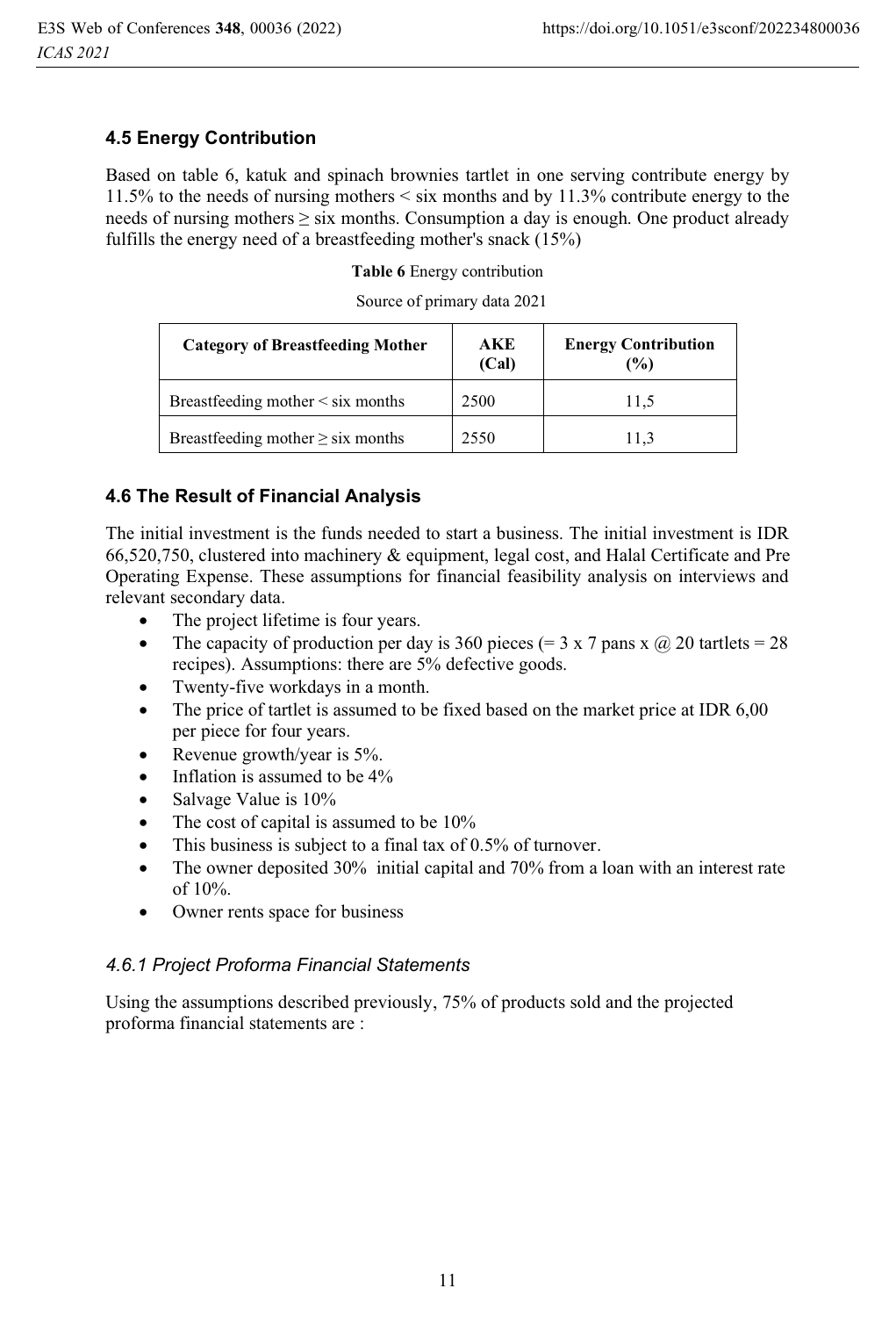#### **Table 7** Income statement

| <b>Income Statement</b>                   |             |                   |             |                   |  |  |
|-------------------------------------------|-------------|-------------------|-------------|-------------------|--|--|
|                                           | Year 1      | Year <sub>2</sub> | Year 3      | Year <sub>4</sub> |  |  |
| Projected Sales                           | 538,650,000 | 565,582,500       | 593,861,625 | 623,554,706       |  |  |
| Less: Cost of Goods Sold                  | 299,736,750 | 430,821,622       | 446,624,243 | 449,872,325       |  |  |
| Gross Profit                              | 238,913,250 | 134,760,878       | 147,237,382 | 173,682,381       |  |  |
| Operating Expenses                        |             |                   |             |                   |  |  |
| Salaries (Indirect Labour)                | 30,000,000  | 31,050,000        | 32,136,750  | 33,261,536        |  |  |
| Rent                                      | 30,000,000  | 31,050,000        | 32,136,750  | 33,261,536        |  |  |
| Utilities                                 | 600,000     | 621,000           | 642,735     | 665,231           |  |  |
| Telephone                                 | 1,320,000   | 1,366,200         | 1,414,017   | 1,463,508         |  |  |
| Marketing & Promotion                     | 24,000,000  | 24,840,000        | 25,709,400  | 26,609,229        |  |  |
| Depreciation                              | 1,305,000   | 1,305,000         | 1,305,000   | 18,000,000        |  |  |
| Distribution                              | 18,000,000  | 18,630,000        | 19,282,050  | 19,956,922        |  |  |
| Office Supplies                           | 300,000     | 310,500           | 321,368     | 332,615           |  |  |
| <b>Interest Rate</b>                      | 4,656,453   | 3,653,123         | 2,549,460   | 1,335,432         |  |  |
| <b>Total Operating Expenses</b>           | 110,181,453 | 112,825,823       | 115,497,530 | 134,886,009       |  |  |
|                                           |             |                   |             |                   |  |  |
| Earnings Before Interest and Taxes (EBIT) | 128,731,798 | 21,935,055        | 31,739,852  | 38,796,372        |  |  |
| Tax(0.5%)                                 | 2,693,250   | 2,827,913         | 2,969,308   | 3,117,774         |  |  |
|                                           |             |                   |             |                   |  |  |
| Net Profit                                | 126,038,548 | 19,107,143        | 28,770,544  | 35,678,599        |  |  |

#### Sources: author analysis

Income statement data show this business has always generated a profit since the first year. Return on Sales is 23.4%. The following projected statement of financial position is :

#### **Table 8** Balance sheet

Sources: author analysis

|             |                                            | <b>Balance Sheet</b> |                   |              |                |
|-------------|--------------------------------------------|----------------------|-------------------|--------------|----------------|
|             |                                            | Year 1               | Year <sub>2</sub> | Year 3       | Year 4         |
| Assets      |                                            |                      |                   |              |                |
| Cash        |                                            | 126,038,548          | 19,107,143        | 28,770,544   | 35,678,599     |
| Inventory   |                                            | 99,912,250           | 82,727,343        | 64,217,100   | 44,309,799     |
|             | <b>Total Current Assets</b>                | 225,950,798          | 101,834,486       | 92,987,644   | 79,988,398     |
|             |                                            |                      |                   |              |                |
| Equipment   |                                            | 15,800,000           | 12,470,000        | 9,140,000    | 5,810,000      |
| Less:       | Accumulated Depreciation                   | 3,330,000            | 3,330,000         | 3,330,000    | 3,330,000      |
|             | Intangible Goods                           | 10,000,000           | 7,500,000         | 5,625,000    | 3,750,000      |
| Less:       | <b>Accumulated Amortization</b>            | 2,500,000            | 1,875,000         | 1,875,000    | 1,875,000      |
|             |                                            |                      |                   |              |                |
|             | <b>Total Fixed assets</b>                  | 19,970,000           | 14,765,000        | 9,560,000    | 4,355,000      |
|             | <b>Total Assets</b>                        | 245,920,798          | 116,599,486       | 102,547,644  | 84, 343, 398   |
|             |                                            |                      |                   |              |                |
|             | Liabilities and Stockholder's Equity       |                      |                   |              |                |
| Liabilities |                                            | 36,531,229           | 25,494,604        | 13,354,316   | $\overline{0}$ |
|             | Stockholder's Equity                       | 209,389,568          | 91,104,881        | 89, 193, 327 | 84, 343, 398   |
|             | Total Liabilities and Stockholder's Equity | 245,920,798          | 116,599,486       | 102,547,644  | 84, 343, 398   |
|             |                                            |                      |                   |              |                |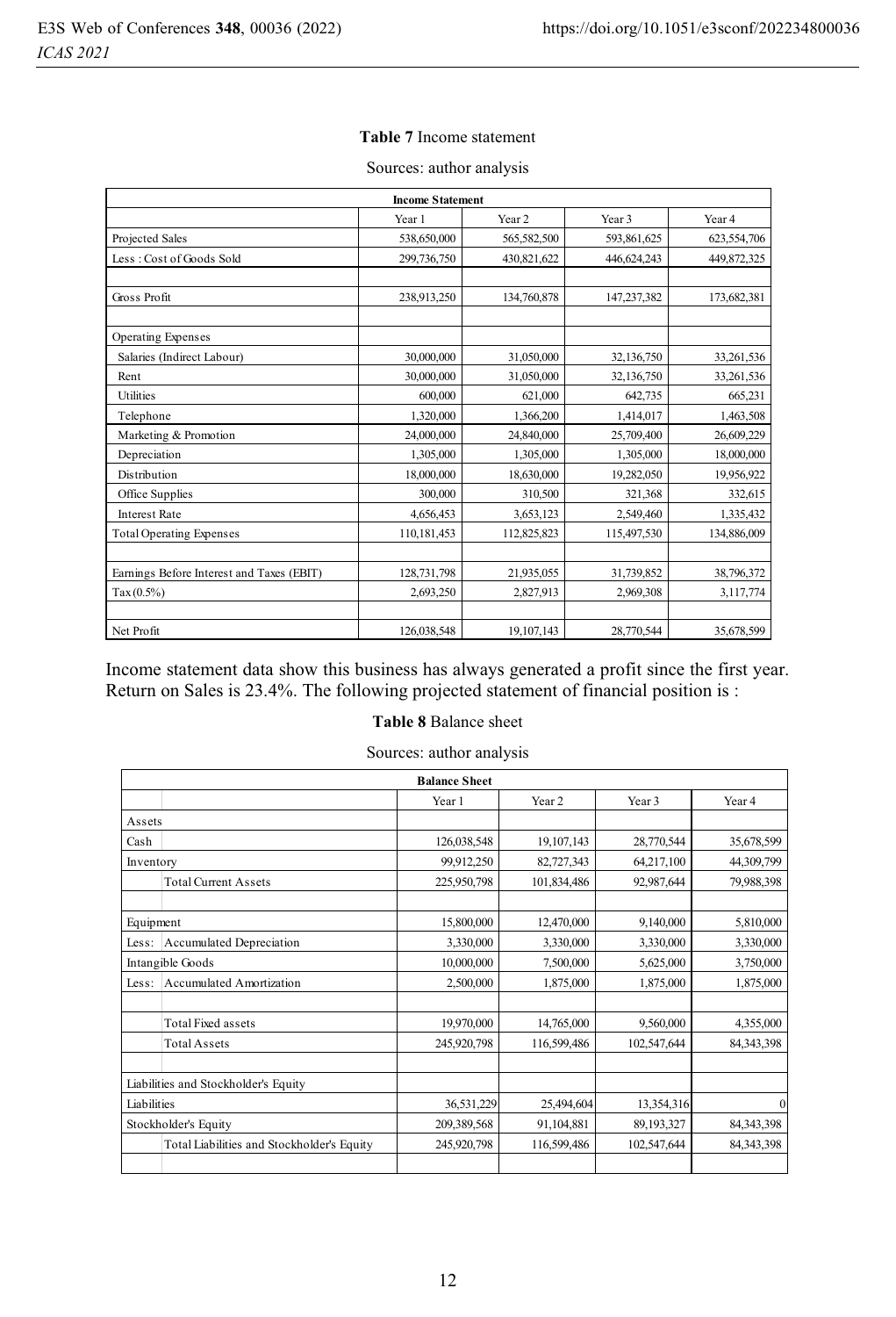Cash at the end of the year is always positive. It means cash flow from income is more than cash out, and the amount continues to increase. Average Cash Flow is (IDR) 46,587,577. The projected cash flows are as follows :

| <b>Cash Flow</b>                    |                   |             |             |                   |                   |  |  |
|-------------------------------------|-------------------|-------------|-------------|-------------------|-------------------|--|--|
|                                     | Year <sub>0</sub> | Year 1      | Year 2      | Year <sub>3</sub> | Year <sub>4</sub> |  |  |
| Cash Flow from Operating Activities |                   |             |             |                   |                   |  |  |
| Cash In Flow                        |                   |             |             |                   |                   |  |  |
| Loan                                | 46,564,525        |             |             |                   |                   |  |  |
| Capital                             | 19,956,225        |             |             |                   |                   |  |  |
| Net Profit + Depreciation           |                   | 131,868,548 | 24,937,143  | 34,600,544        | 41,508,599        |  |  |
|                                     |                   |             |             |                   |                   |  |  |
| Cash OutFlow                        |                   |             |             |                   |                   |  |  |
| Machinery & Equipment               | 14,800,000        |             |             |                   |                   |  |  |
| Legal cost and Halal Sertificate    | 10,000,000        |             |             |                   |                   |  |  |
| Other Civil Work                    |                   |             |             |                   |                   |  |  |
| Payment of Priciple Loan            |                   | 10,033,296  | 11,036,625  | 12,140,288        | 13,354,316        |  |  |
| Pre Operating Expense               | 41,720,750        |             |             |                   |                   |  |  |
| <b>Total Cash Outflow</b>           | 66,520,750        | 10,033,296  | 11,036,625  | 12,140,288        | 13,354,316        |  |  |
|                                     |                   |             |             |                   |                   |  |  |
| Net Cash In Flow - Cash Out Flow    | ٠                 | 121,835,252 | 13,900,517  | 22,460,256        | 28,154,282        |  |  |
| Cash Flow Beginning                 |                   |             | 121,835,252 | 135,735,769       | 158,196,025       |  |  |
| Cash Balance End                    |                   | 121,835,252 | 135,735,769 | 158,196,025       | 186,350,308       |  |  |
| Annual Cash Flow                    |                   | 121,835,252 | 13,900,517  | 22,460,256        | 28,154,282        |  |  |
| Average Cash Flow                   |                   | 46,587,577  |             |                   |                   |  |  |

Sources: author analysis

## *4.6.2 Break-Even Point (BEP)*

The Break-even point is the point with sales revenue is equal to total cost and zero profit [30]. Table 10 shows the point of sale when it reaches the break-even point and the number of units produced each year. Break-even analysis determines the sales needed to break even [31]. This business will get a break-even point when sales go IDR 189,102,195 and 37,820 units in the first year. The profit margin in sales per unit was 58,27% in the first year.

| OUULUUS, auulul allalysis |               |             |             |             |  |  |
|---------------------------|---------------|-------------|-------------|-------------|--|--|
| <b>Break - Even Point</b> |               |             |             |             |  |  |
|                           | Year 1        | Year 2      | Year 3      | Year 4      |  |  |
| Sales (IDR)               | 718,200,000   | 754,110,000 | 791,815,500 | 831,406,275 |  |  |
| Fixed Cost (IDR)          | 110,181,453   | 112,825,823 | 115,497,530 | 134,886,009 |  |  |
| Variable Cost (IDR)       | 299,736,750   | 430,821,622 | 446,624,243 | 449,872,325 |  |  |
| Contribution Margin Ratio | 58.27%        | 42.87%      | 43.59%      | 45.89%      |  |  |
| BEP - Sales (IDR)         | 189, 102, 195 | 263,180,142 | 264,933,519 | 293,932,097 |  |  |
|                           |               |             |             |             |  |  |
| BEP - Unit (units)        | 37,820        | 52,636      | 52,987      | 58,786      |  |  |

| Table 10 Break-even point (BEP)                  |  |
|--------------------------------------------------|--|
| $\mathcal{C}_{\Omega^{11}2000}$ outless analyzes |  |

Financial analysts frequently divide costs into two types: variable costs and fixed costs. Variable costs change as the output changes, and they are zero when production is zero. Cost of direct labor and raw materials are examples of variable costs [31]. The cost must be issued in fixed amounts during a specific period. The size is not dependent on the size of operating volume or production volume during the period is the fixed cost [32].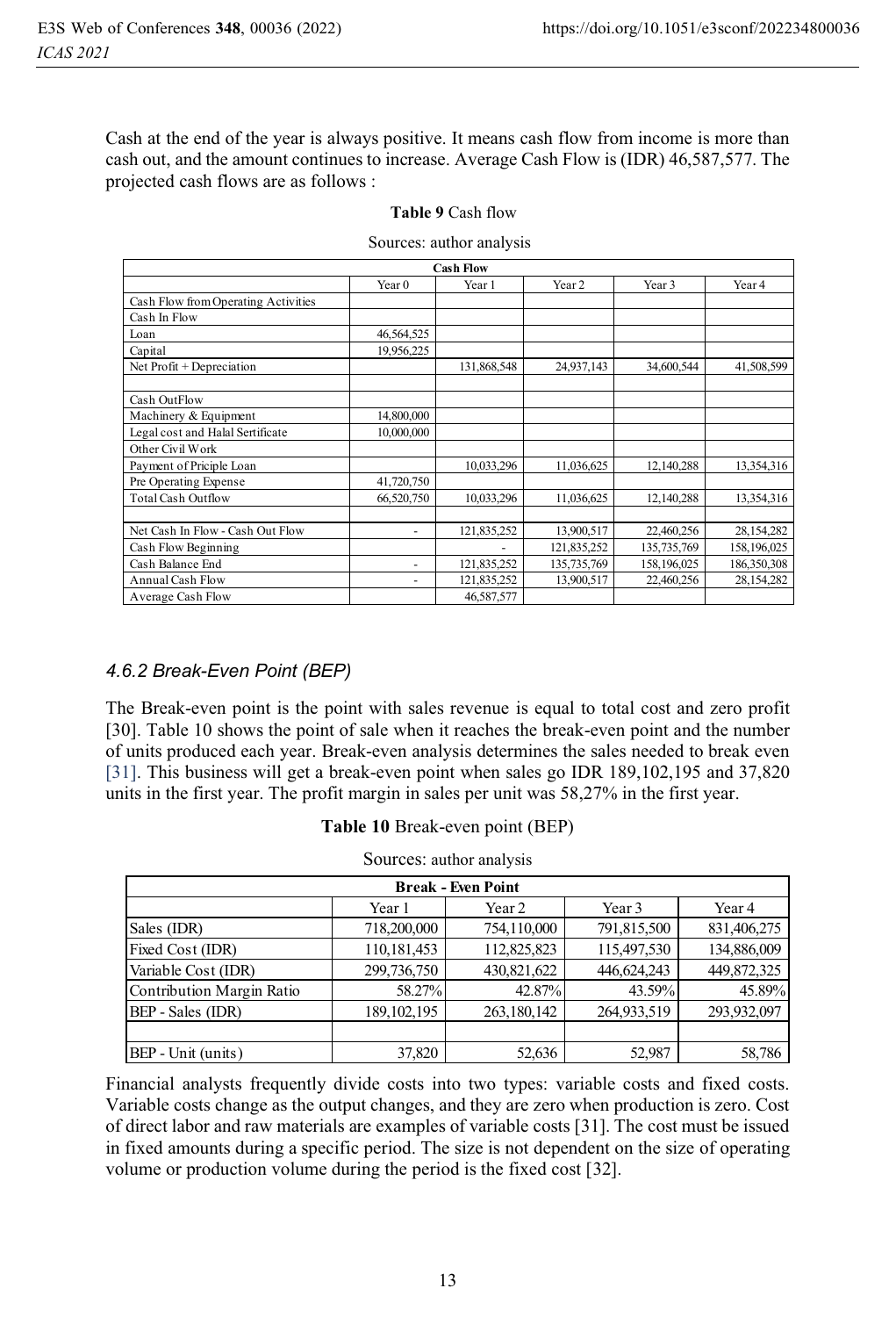#### *4.6.3 The Feasibility Analysis*

A feasibility study is an analysis that considers all of a project's relevant factors—including economic, technical, legal, and scheduling considerations—to ascertain the likelihood of completing the project successfully. Whether a project is feasible can depend on several factors, including the project's cost and return on investment, meaning whether the project generated enough revenue or sales from consumers.[33].

According to Investopedia [34], ROI is a performance measure used to evaluate the efficiency of an investment or to compare the efficiency of some different investments. Return on Investment (ROI) calculates the benefit (return) divided by the investment's cost. The capital budgeting method analyses and evaluates the feasibility of long-term investments to maximize the owner's wealth over a certain period [25], [35]. ROI analysis (when applied correctly) is a powerful tool for evaluating existing information systems and making informed decisions on software acquisitions and other projects [36].

According to Investopedia [37], the gross profit margin is metric analysts use to assess a company's financial health by calculating the amount of money leftover from product sales after subtracting the cost of goods sold (COGS).

Net Present Value (NPV) measures profitability on investment by calculating the present value of future cash flows minus the present value of the cost of the investment. The project is profitable if the net cash flow value is greater than zero [31].

The Internal Rate of Return (IRR) is the discount rate that makes a zero NPV of the investment. In other words, IRR is the expected compound annual rate of return that will earn on a project or investment [25], [26], [38].

The Payback period offers a rough measure of the investment's liquidity [28]. The company subjectively determines the maximum length of acceptable payback time based on project type, product circumstances, and project perceived risk [25].

According to Investopedia [39], the discounted payback period is a capital budgeting procedure used to determine the profitability of a project. A discounted payback period gives the number of years it takes to break even from undertaking the initial expenditure by discounting future cash flows and recognizing the time value of money. The metric is used to evaluate the feasibility and profitability of a given project.

According to Investopedia [40], the profitability index (PI) measures a project's or investment's attractiveness. The PI calculates by dividing the present value of future expected cash flows by the initial investment amount in the project. A PI greater than 1.0 is deemed a good investment, with higher values corresponding to more attractive projects. Under capital constraints and mutually exclusive projects should be selected, only those with the highest PIs.

According to Corporate Finance Institute [41], the accounting Rate of Return (ARR) is the average net income an asset is expected to generate divided by its average capital cost, expressed as an annual percentage. The ARR is a formula used to make capital budgeting decisions. It is used in situations where companies decide whether or not to invest in an asset (a project and an acquisition.) based on the future net earnings expected compared to the capital cost.

According to the feasibility analysis results from table 11, all the results met the criteria. The business of katuk and spinach brownies tartlet is feasible.

#### **Table 11** Feasibility analysis

Sources: author analysis

| rechnique | alue | <b>Acceptance Criteria</b> | Result |
|-----------|------|----------------------------|--------|
|-----------|------|----------------------------|--------|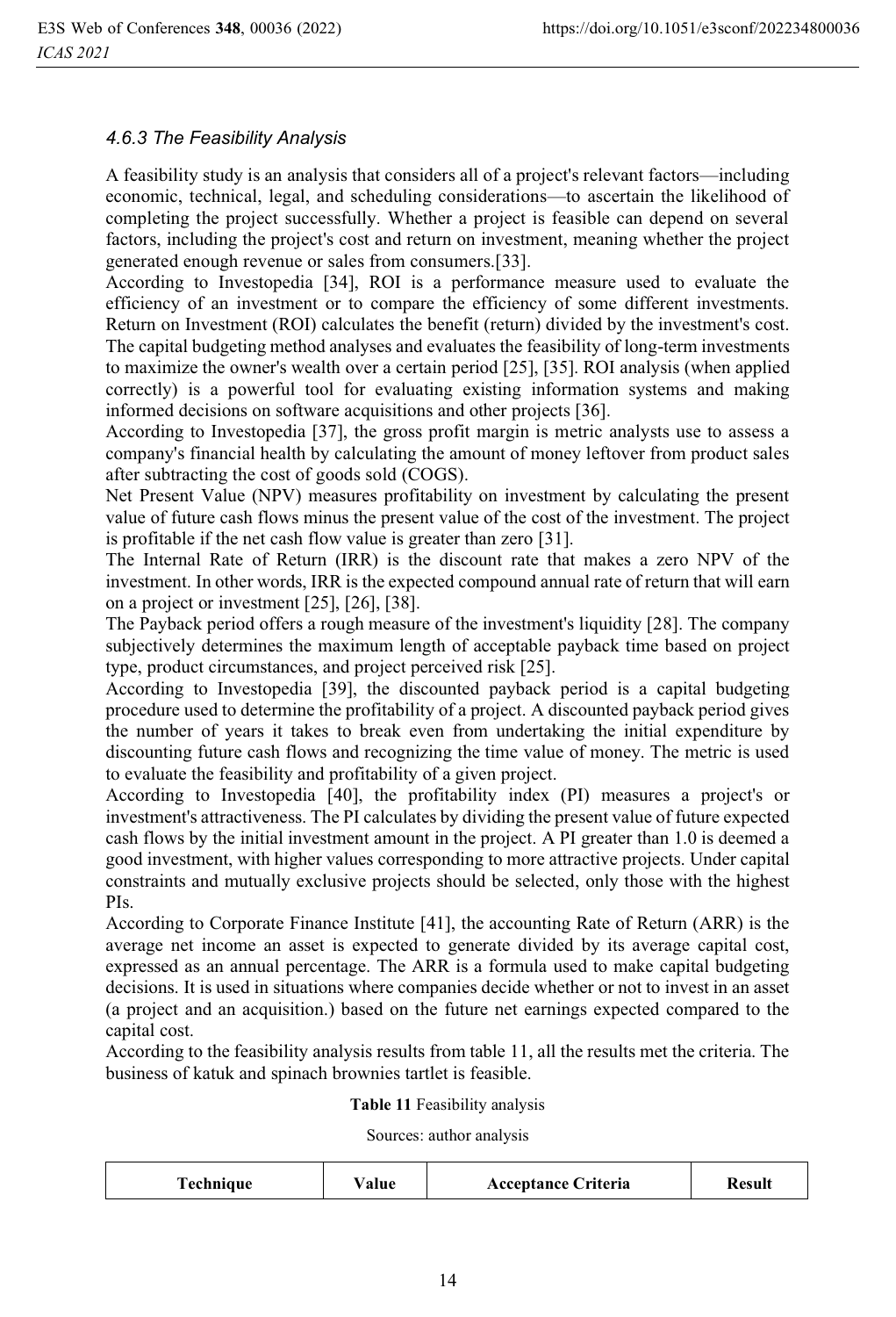| Return on Investment ROI)          | 189.47%                     | Positive ROI $(ROI > 0)$                        | Accept |
|------------------------------------|-----------------------------|-------------------------------------------------|--------|
| Gross Profit Margin                | 44.35%                      | Positive gross margin $(GM > 0)$                | Accept |
| NPV (IDR)                          | 91,831,077                  | Positive NPV (NPV $> 0$ )                       | Accept |
| <b>IRR</b>                         | $106.1\%$                   | IRR > interest rate                             | Accept |
| Payback Period                     | $0.55$ year =<br>6.6 months | Before the project's lifetime (4)<br>years)     | Accept |
| Discounted Payback Period<br>(DBP) | $0.60$ year =<br>7.2 months | Before the project's lifetime (4)<br>years)     | Accept |
| Profitability Index                | 2.38                        | $> 1$ acceptable, $< 1$ not acceptable          | Accept |
| Accounting rate of return<br>(ARR) | 52.6%                       | $> 50\%$ acceptable, $< 50\%$ not<br>acceptable | Accept |

**Table 12** Comparison of financial feasibility analysis

| Technique                       | <b>Katuk</b> and<br>spinach<br><b>brownies</b><br>tartlet's<br>value | Pineapple<br>carrot<br>juice's<br>value | Chocolate<br>spread with<br>coconut<br>ingredient's<br>value | <b>Banana</b><br><b>Chips</b> |
|---------------------------------|----------------------------------------------------------------------|-----------------------------------------|--------------------------------------------------------------|-------------------------------|
| Return on Investment ROI)       | 189.47%                                                              |                                         |                                                              |                               |
| Gross Profit Margin             | 44.35%                                                               |                                         |                                                              |                               |
| <b>IRR</b>                      | $106.1\%$                                                            | 17.29%                                  | 1526%                                                        | 8.25%                         |
| NPV (IDR)                       | 91,831,077                                                           | 102,128,626                             | 20,389,635.9                                                 | 31,024,617                    |
| Payback Period                  | 6.6 months                                                           | 2.7 months                              | $1.93$ years                                                 | 2 months                      |
| Discounted Payback Period (DBP) | 7.2 months                                                           |                                         |                                                              |                               |
| Profitability Index             | 2.38                                                                 |                                         |                                                              |                               |
| Accounting rate of return (ARR) | 52.6%                                                                |                                         |                                                              |                               |

Sources: author analysis

Based on the financial feasibility analysis comparison data above, katuk and spinach brownies tartlets are more profitable than pineapple carrot juice business [42]; chocolate spread [43] with coconut ingredients business and banana chips [44].

#### *4.6.4 The Scenario Analysis*

Risk in capital budgeting is defined as uncertainty regarding the cash flows generated by the project or the degree of cash flow variability [25]. The feasibility analysis was carried out on the assumption of current conditions, which may change in the future. Thus, risk assessment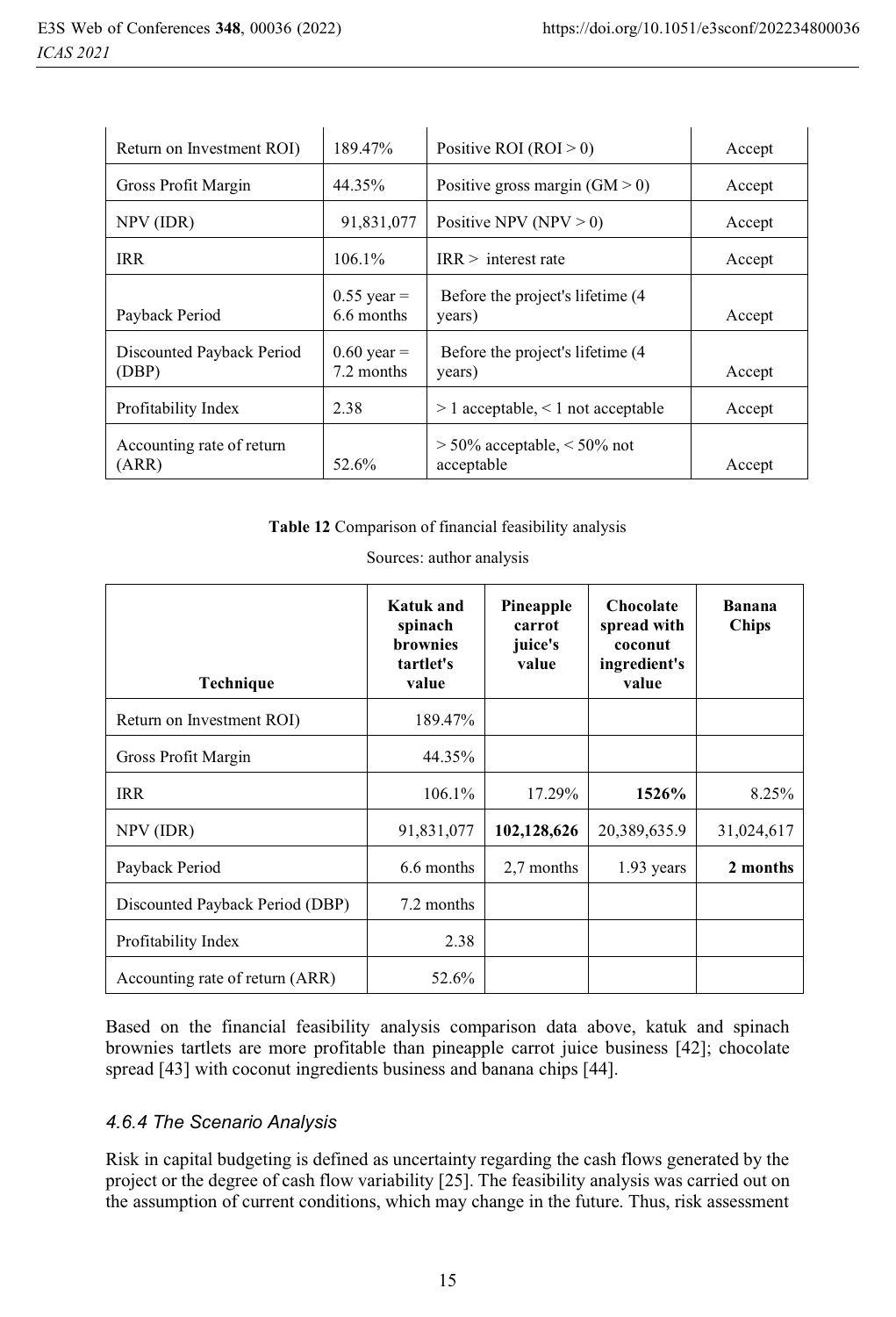is necessary. We use sensitivity analysis in financial modeling to analyze how the different values of independent variables affect a specific dependent variable under certain conditions [45]. Sensitivity analysis is uncertainty analysis by altering variables assumed from a base case to evaluate how they affect the measured results of the project [38]. If the NPV show to be highly sensitive to relatively small changes in the projected value, the forecast risk involved with the variable is significant [26]. Sensitivity analysis is carried out based on assumptions that have been described previously by making five scenarios. From scenario analysis that calculates the risk assessment, this business is feasible if it can sell at least 72% of its products. By conducting a risk assessment of several scenarios, if it can sell products at least 72%, all the results meet the criteria, and the business is feasible.

|  |  |  | Table 133 Scenario analysis |  |
|--|--|--|-----------------------------|--|
|--|--|--|-----------------------------|--|

| <b>Sensitivity on Revenue</b>         |                   |              |              |              |              |  |
|---------------------------------------|-------------------|--------------|--------------|--------------|--------------|--|
| % of Products<br>Sold                 | 71%               | 72%          | 75%          | 80%          | 85%          |  |
| Return on Sales                       | 19.1%             | $20.2\%$     | 23.4%        | 28.2%        | 32.4%        |  |
| Return on<br>Investment ROI)          | 146.5%            | 157.2%       | 189.5%       | 243.2%       | 296.9%       |  |
| Gross Profit<br>Margin                | 41.2%             | $42.0\%$     | 44.4%        | 47.8%        | 50.9%        |  |
| Average Cash<br>Flow (IDR)            | 15,787,036        | 23,487,171   | 46,587,577   | 85,088,253   | 123,588,930  |  |
| IRR                                   | not<br>applicable | 42.7%        | 106.1%       | 180.9%       | 246.0%       |  |
| NPV (IDR)                             | (5,237,337)       | 19,029,767   | 91,831,077   | 213,166,595  | 334.502.112  |  |
| Payback Period                        | $0.71$ years      | $0.66$ years | $0.55$ years | 0.42 years   | $0.34$ years |  |
| Discounted<br>Payback Period<br>(DBP) | $0.78$ years      | $0.73$ years | $0.60$ years | $0.46$ years | 0.38 years   |  |
| Profitability<br>Index                | 0.92              | 1.29         | 2.38         | 4.20         | 6.03         |  |
| Accounting rate<br>of return (ARR)    | 40.7%             | 43.7%        | 52.6%        | 67.6%        | 82.5%        |  |

Sources: author analysis

## **5 Conclusions and Suggestions**

#### **5.1 Conclusions**

- 1. Based on the energy and nutrient content in 1 piece of katuk and spinach brownies, tartlet product contains the energy of 288 cal, 5.2 g protein, 17.9 g of fat, 30.2 g of carbohydrate, 0.8 mg of iron.
- 2. The analysis of business and cost of production of *katuk and spinach brownies tartlet* is feasible with a minimum of 72% of products sold.

## **5.2 Suggestions**

1. Based on the energy and nutrient content result, katuk and spinach brownies tartlet has fulfilled the mother's daily snack to be an alternative snack for breastfeeding mothers.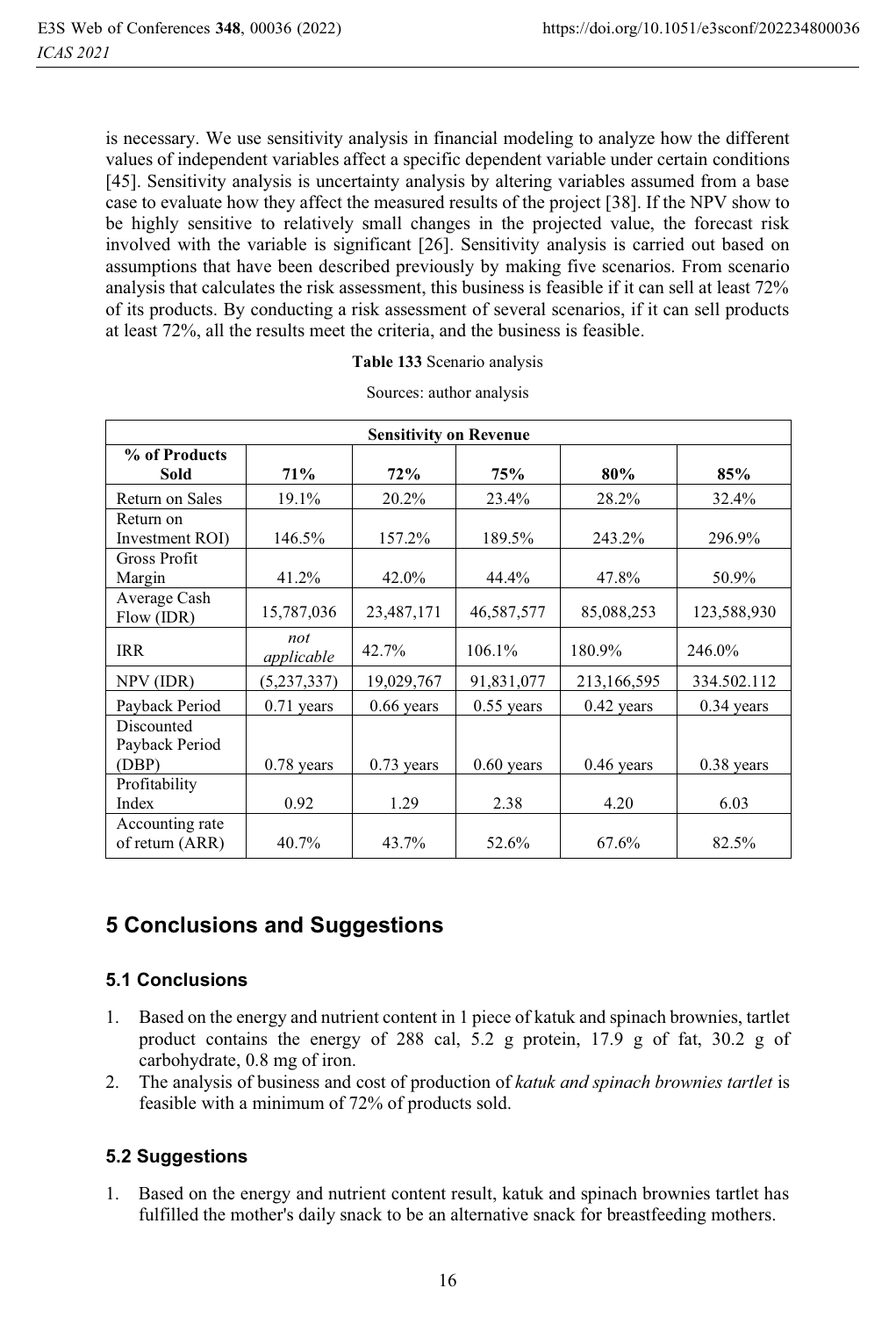- 2. Katuk and spinach brownies tartlet can be an alternative healthy food business.
- 3. Financial feasibility analysis results showed that BEP of production of 37.820 pieces, BEP of sales of IDR 189.102.195; Return on Sales of 23.4%; Return on Investment (ROI) of 189.5%; NPV of IDR 91.831.077 and PBP during 0.55 year, Discounted Payback Period (DPBP) of 0.60 years, Profitability Index of 2.38 and Accounting Rates of Returns (ARR) of 52.6%. Based on scenario analysis, katuk and spinach brownies tartlet is feasible for business if minimum sales of 72% of products.
- 4. Based on the financial feasibility analysis comparison data above, katuk and spinach brownies tartlets are more profitable than pineapple carrot juice business; chocolate spread with coconut ingredients business and banana chips.

## **References**

- 1. The Indonesian Ministry of Health. Exclusive Breastfeeding Situation and Analysis. Jakarta (ID): Infodatin. (2014)
- 2. Agostoni C, Braegger C, Desci, Kolacek, Koletzko. Breast-feeding: A Commentary by the ESPGHAN Committee on Nutrition. Journal of Pediatric Gastroenterology and Nutrition 49:112–125. (2009)
- 3. W. Schultink. Why nutrition and breastfeeding are crucial to sustainable development. (2015). https://blogs.unicef.org/blog/author/wernerschultink/.(accessed August 27, 2021)
- 4. Hoseini L, Vakili R, Khakshour A, Saeidi M. Maternal Knowledge and Attitude toward Exclusive Breast Milk Feeding (BMF) in the First 6 Months of Infant in Mashhad. International Journal of Pediatrics, Vol.2, N.1, Serial No.3 (2014)
- 5. American Academy of Pediatrics. Breastfeeding and the Use of Human Milk. Journal of American Academy of Pediatrics.Vol.129 (3): 827-841 (2012)
- 6. Ministry of Health RI. Nutritional Status Monitoring Pocket Book 2017. Jakarta (ID): Healthy living Community Movement. (2017)
- 7. Syarief H, Damanik M, Sinaga T. Utilization of Bangun-bangun Leaf in the Development of Functional Supplementary Food Products for Breastfeeding Mothers. Indonesian Journal of Agricultural Sciences: SSN 0853 – 4217 Vol. 19 (1): 38 42. (2014)
- 8. Luxita S, Puneeta A. 2019. Organoleptic and Physicochemical Properties of Tarts Developed from Quinoa, Chickpea, and Oats Flour and Their Ranking by Topics Method. Journal food and nutrition of Amity University: No. (**2**) 2019, 457-468. (2019)
- 9. Wahyuni S, Holilah, Asranudin, Noviyanti. Estimation of shelf life of Wikau Maombo Brownies Cake Using Accelerated Shelf Life Testing (ASLT) Method with Arrhenius Mode. IOP Conf. Series: Earth and Environmental Science 122 (2018) 012082. (2018)
- 10. Ilmi B, Arini A, Novriyanti B. Formulation of Snack Bar from Torbangun Leaf as Food Source for Iron and Calcium. Indonesian Journal of Nutritional Science, Vol.01, No.1 (2021): 21–26. (2021)
- 11. Ngadiardi I, Agusta N, Srimati M, Fayasari A. Sauropus androgynus, Papaya Leaves, and Mung Beans as Mixed Galactagogue Drink for Urban Postpartum Mothers. Binawan university: Food Nutrition Journal 16 (2):101-10. (2019)
- 12. Rahmanisa, S, and Tara. The Effectiveness of Extraction Alkaloids and Sterols from Katuk leaves (Sauropus androgynus) on breast milk production. Majority Vol.**5** (1):117- 121.(2016)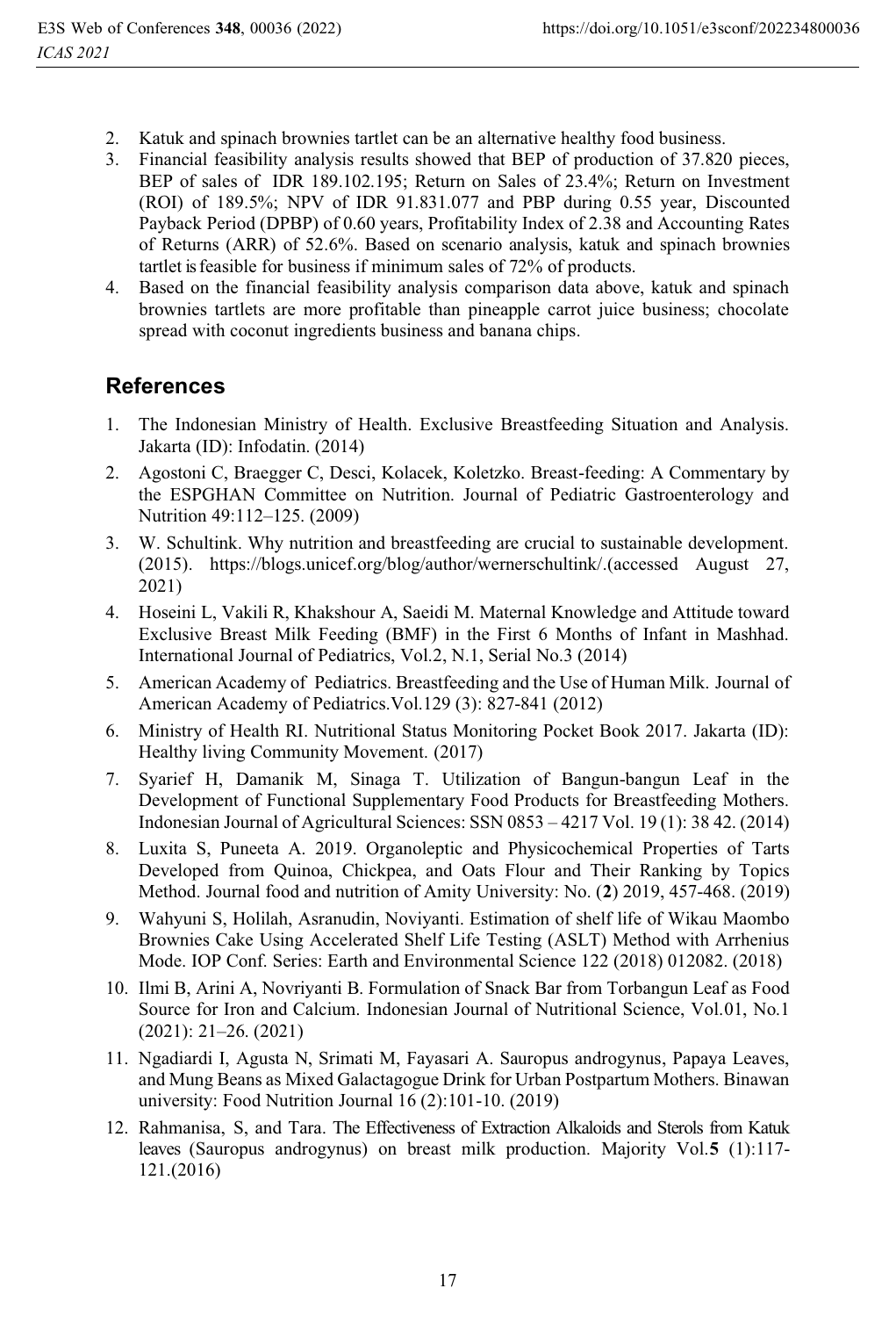- 13. Hayati A, Arumingtyas L, Indriyani S, Hakim L. Local Knowledge of Katuk (Sauropus androgynus (L.) Merr) in East Java, Indonesia. University of Islam Malang: International Journal of Current Pharmaceutical Review and Research; **7**(4); 210-215. (2016)
- 14. Rosdianah, Irma S. Giving Katuk Leaf Extract to Breast Milk Smoothness in Breastfeeding Mothers. JKM (Journal of Midwifery Malahayati), Vol **7**(2): 45-50. (2021)
- 15. Al-gumbos N, Abu-Naser S. Spinach Expert System: Diseases and Symptoms. Al-Azhar University: International Journal of Academic Information Systems Research (IJAISR) ISSN: 2000-002X Vol., Pages: 16-22 9. (2019)
- 16. AKG. The Recommended Nutritional Adequacy Rate for The Indonesian People. Regulation of The Ministry of Health Republic Indonesia Number 28. (2019)
- 17. Zahro W, Pangestuti R, Widajanti R. Patterns of Breastfeeding and Nutritional Status of Breastfeeding Mothers in The Work Area of Kedung Mundu Public Health Center. Semarang (ID).Journal of Public Health e-Journal: Vol 4 (3). (2016)
- 18. Mangaroni, Cetin I, Verduce E, Canzone G, Glovannini. Maternal Diet and Nutrient Requirements in Pregnancy and Breastfeeding. An Italian Consensus Document. MDPI: Review. (2016)
- 19. Rosa, Marques, Jose, Taddei, Fabio, Lopez. Breastfeeding Exclusively and Iron Deficiency Anemia During the First 6 Months of Age. Rev Assoc Med Bras: 60 (1):18- 22. (2014)
- 20. Noviyanti. S, Swamilaksita D, Angkasa D. The Potential of Fenugreek Seed Cookies with Variations of Red Bean Flour, Whole Wheat as a Companion Snack for Breastfeeding Mothers.Jakarta (ID): Journal of Esa Unggul University. (2015)
- 21. Financial analysis. In Investopedia. Retrieved August 23, 2021, from https://www.investopedia.com/. (2021)
- 22. Christensen, L. P. Raisin Production Manual. UCANR Publications. (2000)
- 23. Menya, S. O., &Gichinga, L. The Effects of Capital Budgeting Techniques on the Growth of Micro-Finance Enterprises in Mombasa, 4 (5), 6. International Journal of Science and Research (IJSR). Volume 4**. (**2015)
- 24. Karanovic, G., Barca, S., & Bogdan, S. Techniques For Managing Project Risk In Capital Budgeting Process, 1(2), 13. (2010)
- 25. Gitman, L. J., Zutter, C. J. Principles of managerial finance. The Pearson Series in finance (Fourteenth edition.). Boston: Pearson. (2015)
- 26. Ross, S. A., Westerfield, R. W., Jordan, B. D. Fundamentals of Corporate Finance, 922. Mc Graw Hill. (2003) )
- 27. Brigham, E. F., & Houston, J. F. Fundamentals of financial management  $(12<sup>th</sup>$  ed.). Mason, OH: South-Western Cengage Learning. ((2009)
- 28. Fabozzi, F. J., & Peterson, P. P. Financial Management and Analysis **(**2nd edition.). (2003)
- 29. Pinem Br S, Ginting Br S, Simamora L. Effect of Consumption Biscuits and Oxytocin Massage on the Succes of Exclusive Breastfeeding for Breastfeeding Mothers at Simalingkar Health Center in 2019. Health Dynamics Journal of Midwifery a Nursing<br>Vol 10 No.2 2019 (ISSN: 2086-3454 EISSN: 2549-4058) url: Vol 10 No.2 2019 (ISSN: 2086-3454 EISSN: 2549-4058) url: http://ojs.dinamikakesehatan.unism.ac.id DOI: https://doi.org/10.33859/dksm.v10i2 (2019)
- 30. D.R. Hansen, M.M. Mowen. Accounting Managerial **8**th edition. Cengage Learning. (2006)